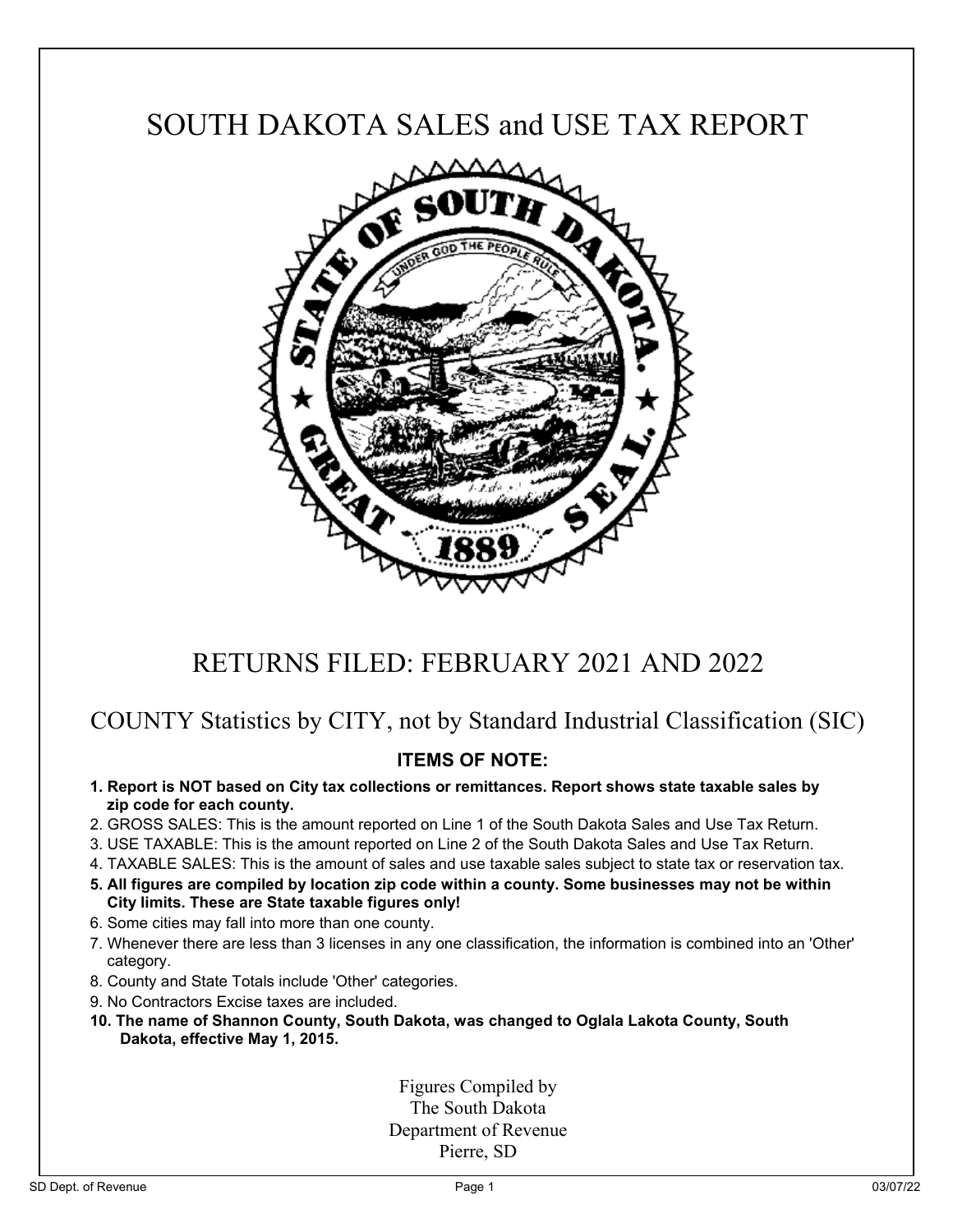|                       | Returns Filed: February 2021 and 2022 |              |                      |                    |              |                      |          |  |
|-----------------------|---------------------------------------|--------------|----------------------|--------------------|--------------|----------------------|----------|--|
|                       | 2021                                  | 2021         | *2021                | 2022               | 2022         | *2022                | $*$ % of |  |
| Description           | <b>Gross Sales</b>                    | Use Taxable  | <b>Taxable Sales</b> | <b>Gross Sales</b> | Use Taxable  | <b>Taxable Sales</b> | Change   |  |
| County: <b>AURORA</b> |                                       |              |                      |                    |              |                      |          |  |
| Plankinton            | 2,533,599.94                          | 5,679.89     | 1,008,869.13         | 2,769,946.36       | 3,464.16     | 913,803.89           | $-9.4%$  |  |
| Stickney              | 3,259,124.36                          | 3,804.89     | 400,019.92           | 4,496,193.53       | 7,765.08     | 459,129.75           | 14.8%    |  |
| White Lake            | 561,303.09                            | 1,510.30     | 258,027.28           | 1,325,556.67       | 2,533.94     | 414,985.83           | 60.8%    |  |
| Other                 | N/A                                   | N/A          | N/A                  | N/A                | N/A          | N/A                  | N/A      |  |
| Ttl for AURORA        | 6,354,027.39                          | 10,995.08    | 1,666,916.33         | 8,591,696.56       | 13,763.18    | 1,787,919.47         | 7.3%     |  |
| County: BEADLE        |                                       |              |                      |                    |              |                      |          |  |
| Cavour                | 839,782.04                            | 2,734.90     | 50,951.77            | 707,497.36         | 2,767.28     | 53,615.60            | 5.2%     |  |
| <b>Hitchcock</b>      | 147,841.91                            | 9,292.34     | 74,654.85            | 298,224.48         | 14,738.03    | 77,394.22            | 3.7%     |  |
| Huron                 | 104,216,765.14                        | 754,947.76   | 24,104,969.55        | 111,904,236.94     | 953,310.08   | 27,111,905.01        | 12.5%    |  |
| Wessington            | 590,332.33                            | 3,052.90     | 232,891.83           | 710,662.17         | 1,234.77     | 280,280.85           | 20.3%    |  |
| Wolsey                | 805,082.85                            | 4,673.95     | 318,800.49           | 1,159,830.55       | 5,353.36     | 356,306.88           | 11.8%    |  |
| Yale                  | 398,349.03                            | 12,740.11    | 56,826.09            | 72,484.48          | 1,305.28     | 78,053.87            | 37.4%    |  |
| Other                 | 579,115.23                            | 31,336.70    | 173,608.99           | 52,786.08          | 61,690.44    | 114,476.52           | $-34.1%$ |  |
| Ttl for BEADLE        | 107,577,268.52                        | 818,778.66   | 25,012,703.57        | 114,905,722.05     | 1,040,399.24 | 28,072,032.95        | 12.2%    |  |
| County: BENNETT       |                                       |              |                      |                    |              |                      |          |  |
| Allen                 | 6,534.32                              | 0.00         | 5,144.65             | 10,701.32          | 0.00         | 10,701.32            | 108.0%   |  |
| Martin                | 4,337,349.53                          | 57,979.94    | 3,061,987.50         | 4,353,253.69       | 44,183.04    | 2,954,283.39         | $-3.5%$  |  |
| Other                 | N/A                                   | N/A          | N/A                  | N/A                | N/A          | N/A                  | N/A      |  |
| Ttl for BENNETT       | 4,344,656.85                          | 57.979.94    | 3,067,905.15         | 4,363,955.01       | 44,183.04    | 2,964,984.71         | $-3.4%$  |  |
| County: BON HOMME     |                                       |              |                      |                    |              |                      |          |  |
| Avon                  | 728,672.49                            | 39,824.58    | 482,991.01           | 864,468.79         | 43,283.73    | 521,873.48           | 8.1%     |  |
| Scotland              | 2,055,554.40                          | 122,024.92   | 618,551.95           | 2,064,710.91       | 80,246.37    | 592,867.74           | $-4.2%$  |  |
| Springfield           | 2,094,114.90                          | 10,726.71    | 644,437.32           | 1,311,412.57       | 6,329.56     | 643,351.07           | $-0.2%$  |  |
| Tabor                 | 1,419,042.14                          | 81,671.76    | 1,224,909.69         | 1,477,165.00       | 96,575.15    | 1,342,979.30         | 9.6%     |  |
| Tyndall               | 3,118,863.74                          | 22,578.61    | 1,184,523.16         | 3,252,974.38       | 19,757.52    | 1,222,857.38         | 3.2%     |  |
| Other                 | N/A                                   | N/A          | N/A                  | N/A                | N/A          | N/A                  | N/A      |  |
| Ttl for BON HOMME     | 9,419,551.26                          | 276,826.59   | 4,156,038.13         | 8,979,679.68       | 246,192.33   | 4,332,553.97         | 4.2%     |  |
| County: BROOKINGS     |                                       |              |                      |                    |              |                      |          |  |
| Aurora                | 28,474,295.80                         | 1,341,980.15 | 1,767,101.99         | 42,960,138.42      | 1,181,109.85 | 1,467,442.27         | $-17.0%$ |  |
| <b>Brookings</b>      | 79,614,943.51                         | 2,677,284.40 | 45,234,470.11        | 94,740,222.15      | 4,521,552.47 | 52,676,659.32        | 16.5%    |  |
| <b>Bruce</b>          | 406,331.51                            | 7,641.73     | 364,468.78           | 393,759.92         | 10,061.53    | 341,279.97           | $-6.4%$  |  |
| Elkton                | 3,596,541.76                          | 80,588.06    | 1,111,262.43         | 3,563,543.84       | 32,937.65    | 1,006,901.24         | $-9.4%$  |  |
| Volga                 | 4,662,911.15                          | 18,331.09    | 1,792,976.08         | 4,030,033.91       | 52,558.83    | 1,915,967.42         | 6.9%     |  |
| White                 | 821,356.03                            | 1,167,514.63 | 1,539,133.81         | 1,094,415.82       | 118,481.28   | 539,989.10           | $-64.9%$ |  |
| Other                 | 1,029,786.32                          | 7,012.14     | 224,173.02           | 1,130,515.69       | 5,022.63     | 231,932.26           | 3.5%     |  |
| Ttl for BROOKINGS     | 118,606,166.09                        | 5,300,352.20 | 52,033,586.22        | 147,912,629.75     | 5,921,724.23 | 58,180,171.58        | 11.8%    |  |
| County: <b>BROWN</b>  |                                       |              |                      |                    |              |                      |          |  |
| Aberdeen              | 188,332,253.70                        | 9,136,651.63 | 70,299,756.49        | 205,491,568.41     | 6,545,521.67 | 66,881,118.92        | $-4.9%$  |  |
| <b>Bath</b>           | 916,453.31                            | 1,065.00     | 380,609.04           | 931,549.58         | 15.00        | 239,767.75           | $-37.0%$ |  |
| Claremont             | 1,554.41                              | 17.33        | 17.33                | 7,486.21           | 0.00         | 7,486.21             | 43098.0% |  |
| Columbia              | 31,582.78                             | 1,109.30     | 28,039.01            | 111,723.05         | 907.10       | 33,655.19            | 20.0%    |  |
| Frederick             | 130,816.29                            | 1,385.71     | 113,109.86           | 145,644.70         | 2,836.96     | 134,689.20           | 19.1%    |  |
| Groton                | 4,758,705.20                          | 95,557.05    | 1,891,985.87         | 4,920,252.03       | 256,154.17   | 1,956,205.23         | 3.4%     |  |
| Hecla                 | 1,123,895.69                          | 4,686.99     | 222,923.83           | 1,775,616.26       | 7,892.69     | 283,883.90           | 27.3%    |  |
| Mansfield             | 208.00                                | 0.00         | 208.00               | 302.00             | 0.00         | 302.00               | 45.2%    |  |
| Stratford             | 233,715.49                            | 4,723.66     | 224,579.58           | 147,695.81         | 264.91       | 118,000.66           | $-47.5%$ |  |
| Warner                | 2,156,885.06                          | 10,437.48    | 146,547.27           | 1,675,351.12       | 39,260.84    | 179,655.78           | 22.6%    |  |
| Westport              | 437,079.04                            | 11,455.86    | 313,848.27           | 538,363.52         | 43,410.03    | 191,652.05           | $-38.9%$ |  |
| Other                 | 4,289,650.38                          | 14,990.18    | 2,818,023.41         | 2,184,618.07       | 5,844.74     | 1,447,397.21         | $-48.6%$ |  |
| Ttl for BROWN         | 202,412,799.36                        | 9,282,080.18 | 76,439,647.96        | 217,930,170.75     | 6,902,108.11 | 71,473,814.10        | $-6.5%$  |  |
| County: BRULE         |                                       |              |                      |                    |              |                      |          |  |
| Chamberlain           | 10,441,011.28                         | 39,930.87    | 4,477,521.32         | 10,555,787.42      | 48,271.84    | 4,737,470.36         | 5.8%     |  |
| Kimball               | 6,329,072.36                          | 45,026.96    | 2,081,012.40         | 6,690,923.11       | 377,107.49   | 2,900,500.49         | 39.4%    |  |
| Pukwana               | 425,871.15                            | 235.33       | 255,175.04           | 291,840.06         | 485.24       | 106,212.57           | $-58.4%$ |  |
| Other                 | 18,787.52                             | 145,988.14   | 164,775.66           | 22,969.31          | 22,093.25    | 45,062.56            | $-72.7%$ |  |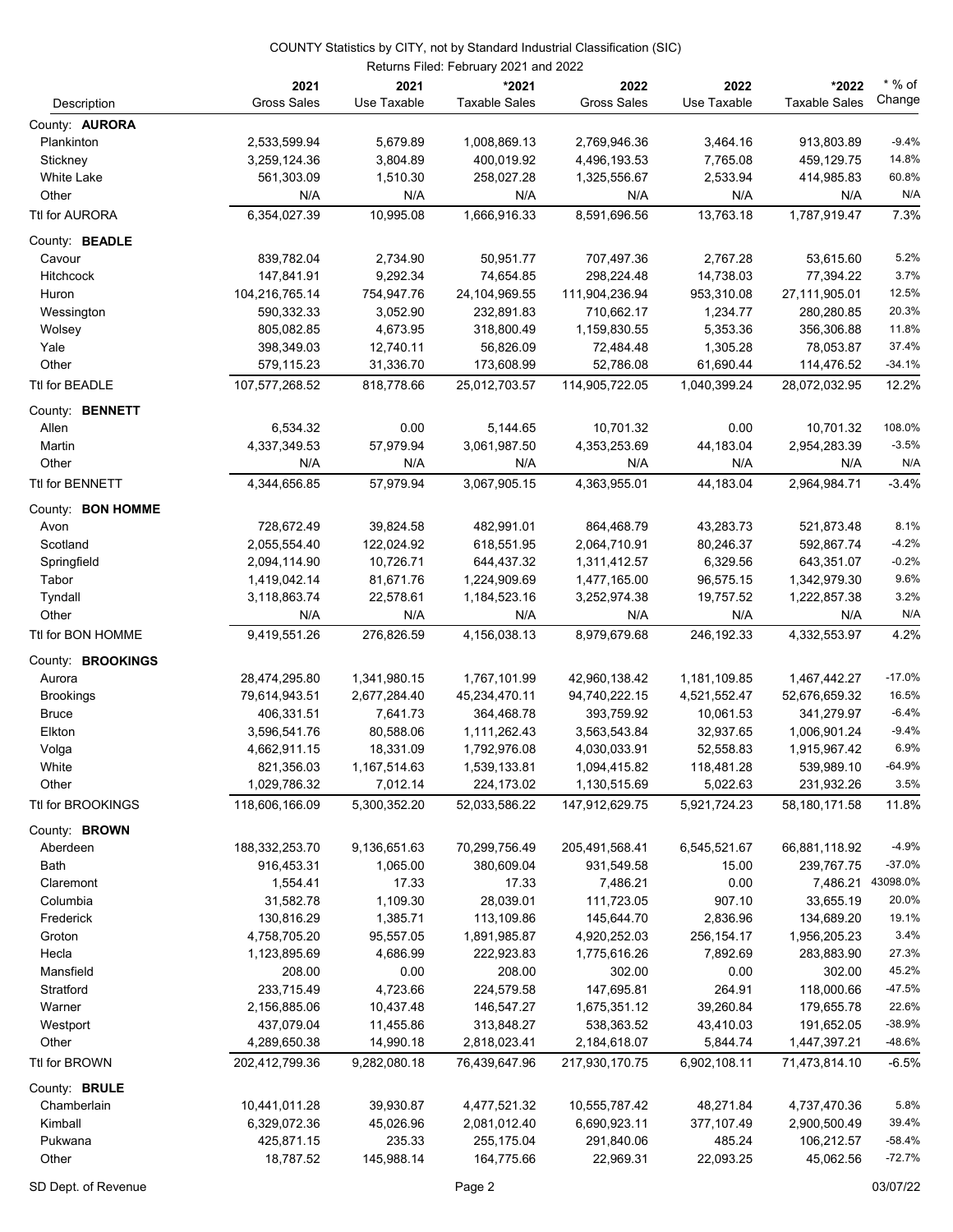| Returns Filed: February 2021 and 2022 |                             |                        |                               |                             |                        |                               |                     |  |
|---------------------------------------|-----------------------------|------------------------|-------------------------------|-----------------------------|------------------------|-------------------------------|---------------------|--|
| Description                           | 2021<br><b>Gross Sales</b>  | 2021<br>Use Taxable    | *2021<br><b>Taxable Sales</b> | 2022<br><b>Gross Sales</b>  | 2022<br>Use Taxable    | *2022<br><b>Taxable Sales</b> | $*$ % of<br>Change  |  |
| Ttl for BRULE                         | 17,214,742.31               | 231, 181.30            | 6,978,484.42                  | 17,561,519.90               | 447,957.82             | 7,789,245.98                  | 11.6%               |  |
| County: BUFFALO                       |                             |                        |                               |                             |                        |                               |                     |  |
| Fort Thompson                         | 450,271.54                  | 184.00                 | 247,943.36                    | 611,857.72                  | 221.60                 | 341,027.95                    | 37.5%               |  |
| Other                                 | N/A                         | N/A                    | N/A                           | 35,364.19                   | 0.00                   | 20,896.00                     | N/A                 |  |
| Ttl for BUFFALO                       | 462,439.66                  | 184.00                 | 260,111.48                    | 647,221.91                  | 221.60                 | 361,923.95                    | 39.1%               |  |
|                                       |                             |                        |                               |                             |                        |                               |                     |  |
| County: BUTTE<br><b>Belle Fourche</b> | 22,589,219.78               | 442,064.50             | 11,466,921.66                 | 27,977,521.49               | 321,548.38             | 11,725,294.24                 | 2.3%                |  |
| Newell                                | 2,609,522.17                | 20,128.40              | 1,936,009.43                  | 3,117,190.58                | 18,955.99              | 2,290,778.79                  | 18.3%               |  |
| Nisland                               | 75,418.62                   | 119.15                 | 70,560.21                     | 79,123.47                   | 2,376.00               | 79,844.54                     | 13.2%               |  |
| Vale                                  | 673,715.02                  | 430.00                 | 83,277.54                     | 760,714.37                  | 0.00                   | 385,995.07                    | 363.5%              |  |
| Other                                 | 90,366.77                   | 0.00                   | 13,915.14                     | N/A                         | N/A                    | N/A                           | N/A                 |  |
| Ttl for BUTTE                         | 26,038,242.36               | 462,742.05             | 13,570,683.98                 | 31,934,549.90               | 342,880.37             | 14,481,912.64                 | 6.7%                |  |
|                                       |                             |                        |                               |                             |                        |                               |                     |  |
| County: CAMPBELL                      |                             |                        |                               |                             |                        |                               |                     |  |
| Herreid                               | 3,360,868.12                | 18,412.31              | 572,590.79                    | 3,426,715.04                | 9,748.42               | 844,442.54<br>63,277.79       | 47.5%<br>6.1%       |  |
| <b>Mound City</b><br>Pollock          | 580,214.59                  | 18,760.63              | 59,617.67                     | 1,108,806.94                | 25,807.43              |                               | 31.1%               |  |
|                                       | 1,172,413.29<br>42,839.33   | 24,026.16<br>0.00      | 239,576.14<br>1,979.65        | 1,961,207.88                | 134,867.44             | 314,107.95<br>90.00           | $-95.5%$            |  |
| Other<br>Ttl for CAMPBELL             | 5.156.335.33                | 61,199.10              | 873.764.25                    | 27,770.52<br>6,524,500.39   | 0.00<br>170,423.29     | 1,221,918.28                  | 39.8%               |  |
|                                       |                             |                        |                               |                             |                        |                               |                     |  |
| County: CHARLES MIX                   |                             |                        |                               |                             |                        |                               | 148.5%              |  |
| Dante                                 | 39,565.40                   | 125.55                 | 24,037.88                     | 368,705.90                  | 1,258.32               | 59,725.07                     | 20.6%               |  |
| Geddes                                | 1,749,542.58                | 1,359.68               | 168,088.03                    | 2,972,427.43                | 337.70                 | 202,661.89                    |                     |  |
| Lake Andes                            | 2,471,447.90                | 20,335.30              | 1,248,372.45                  | 2,759,912.34                | 17,952.75              | 1,508,255.95                  | 20.8%               |  |
| Pickstown                             | 281,625.25                  | 214.64                 | 128,605.24                    | 286,108.70                  | 258.19                 | 163,141.71                    | 26.9%<br>21.0%      |  |
| Platte                                | 7,668,706.00                | 70,563.16              | 3,375,236.96                  | 8,717,303.90                | 424,659.38             | 4,084,084.35                  | 3.6%                |  |
| Wagner                                | 6,067,350.91                | 128,882.93             | 3,525,062.06                  | 6,465,525.45                | 235,810.62<br>428.50   | 3,653,319.96                  | $-37.0%$            |  |
| Other<br>Ttl for CHARLES MIX          | 164,178.64<br>18,442,416.68 | 3,222.84<br>224,704.11 | 145, 137. 33<br>8,614,539.95  | 112,985.75<br>21,682,969.48 | 680,705.46             | 91,410.21<br>9,762,599.14     | 13.3%               |  |
|                                       |                             |                        |                               |                             |                        |                               |                     |  |
| County: CLARK                         |                             |                        |                               |                             |                        |                               |                     |  |
| Bradley                               | 202,482.44                  | 67.96                  | 149,299.89                    | 417,844.50                  | 712.57                 | 334,956.46                    | 124.4%              |  |
| Carpenter                             | 218,049.64                  | 66,036.57              | 259,715.48                    | 217,250.24                  | 55,564.38              | 250,924.38                    | $-3.4%$<br>$-26.8%$ |  |
| Clark                                 | 9,427,086.93                | 65,904.20              | 3,006,248.06                  | 8,124,106.77                | 52,082.14              | 2,200,783.52                  |                     |  |
| Garden City                           | 360,170.06                  | 18,468.83<br>1,826.45  | 104,244.42                    | 1,609,600.06                | 0.00<br>30,828.76      | 158,510.64                    | 52.1%<br>1134.3%    |  |
| Raymond                               | 679.25                      |                        | 2,505.70                      | 100.00                      |                        | 30,928.76                     | N/A                 |  |
| Vienna                                | 151,237.62                  | 0.00                   | 49,832.58                     | N/A                         | N/A                    | N/A                           |                     |  |
| <b>Willow Lake</b>                    | 3,561,305.56                | 37,871.82              | 277,962.30                    | 5,459,195.54                | 64,733.06              | 711,912.77                    | 156.1%              |  |
| Other<br>Ttl for CLARK                | N/A<br>13,960,201.50        | N/A<br>190, 175.83     | N/A<br>3,851,658.43           | 132,840.74<br>15,960,937.85 | 5,319.21<br>209,240.11 | 33,772.95<br>3,721,789.48     | N/A<br>$-3.4%$      |  |
|                                       |                             |                        |                               |                             |                        |                               |                     |  |
| County: CLAY                          |                             |                        |                               |                             |                        |                               |                     |  |
| Beresford                             | N/A                         | N/A                    | N/A                           | 7,589.95                    | 0.00                   | 2,369.95                      | N/A                 |  |
| <b>Burbank</b>                        | 119,361.61                  | 0.00                   | 109,294.61                    | 132,314.05                  | 26,817.78              | 159,131.83                    | 45.6%               |  |
| Irene                                 | 982,284.37                  | 4,412.34               | 397,618.56                    | 1,148,945.49                | 9,507.47               | 467,969.71                    | 17.7%               |  |
| Vermillion                            | 29,746,060.03               | 367,365.56             | 13,630,689.81                 | 31,876,918.75               | 319,979.21             | 15, 143, 421. 46              | 11.1%               |  |
| Wakonda                               | 2,522,226.32                | 87,829.51              | 401,881.69                    | 978,441.85                  | 110,353.20             | 564,991.85                    | 40.6%               |  |
| Other                                 | 2,454,399.05                | 234.30                 | 93,563.41                     | 25,606.15                   | 39.00                  | 22,694.32                     | $-75.7%$            |  |
| Ttl for CLAY                          | 35,824,331.38               | 459,841.71             | 14,633,048.08                 | 34, 169, 816. 25            | 466,696.66             | 16,360,579.12                 | 11.8%               |  |
| County: CODINGTON                     |                             |                        |                               |                             |                        |                               |                     |  |
| Florence                              | 241,337.91                  | 2,867.14               | 180,227.04                    | 619,990.00                  | 2,154.46               | 232,243.92                    | 28.9%               |  |
| Henry                                 | 442,955.19                  | 461.52                 | 207,674.71                    | 434,168.76                  | 1,229.14               | 223,662.02                    | 7.7%                |  |
| Kranzburg                             | 41,875.61                   | 4,631.87               | 36,189.14                     | 23,204.32                   | 2,239.15               | 21,612.59                     | $-40.3%$            |  |
| South Shore                           | 160,037.42                  | 1,158.77               | 43,967.88                     | 349,346.92                  | 2,228.28               | 40,349.70                     | $-8.2%$             |  |
| Wallace                               | 224,113.01                  | 297.39                 | 26,382.41                     | 248,179.48                  | 1,461.21               | 34,529.50                     | 30.9%               |  |
| Watertown                             | 163,830,966.33              | 1,893,571.66           | 58,710,512.72                 | 202,908,291.11              | 2,699,957.09           | 66,603,073.87                 | 13.4%               |  |
| Other                                 | 74,752.19                   | 0.00                   | 8,544.53                      | 59,927.21                   | 374.36                 | 13,022.16                     | 52.4%               |  |
| Ttl for CODINGTON                     | 165,016,037.67              | 1,902,988.35           | 59,213,498.43                 | 204,643,107.80              | 2,709,643.70           | 67,168,493.76                 | 13.4%               |  |

County: **CORSON**

SD Dept. of Revenue **Page 3** 03/07/22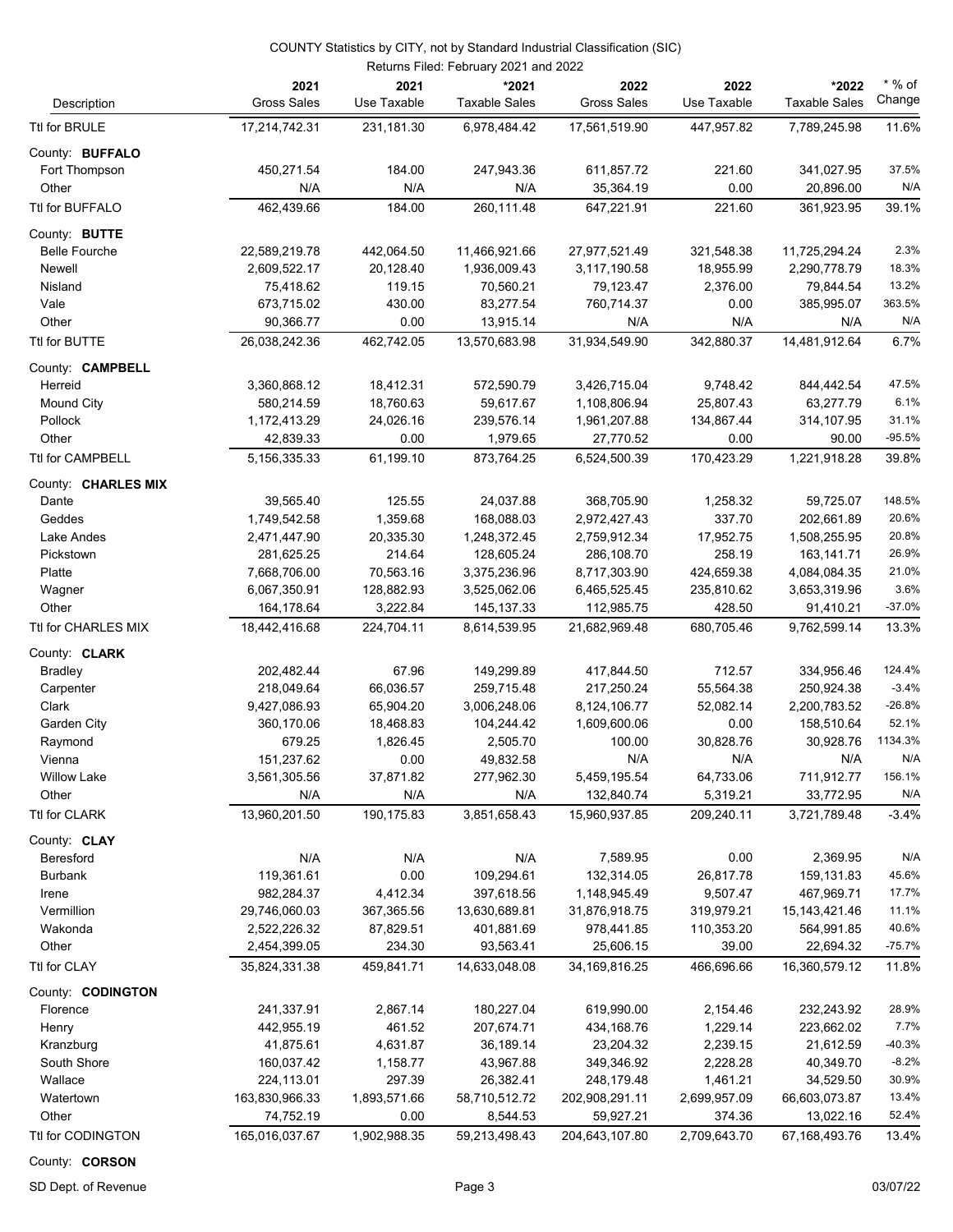|                                  | Returns Filed: February 2021 and 2022 |                     |                               |                            |                     |                               |                    |  |  |
|----------------------------------|---------------------------------------|---------------------|-------------------------------|----------------------------|---------------------|-------------------------------|--------------------|--|--|
| Description                      | 2021<br><b>Gross Sales</b>            | 2021<br>Use Taxable | *2021<br><b>Taxable Sales</b> | 2022<br><b>Gross Sales</b> | 2022<br>Use Taxable | *2022<br><b>Taxable Sales</b> | $*$ % of<br>Change |  |  |
| Mcintosh                         | 285,912.72                            | 2,159.55            | 35,799.14                     | 220,293.20                 | 308.87              | 35,602.04                     | $-0.6%$            |  |  |
| Mclaughlin                       | 243,796.77                            | 5,153.79            | 442,261.52                    | 5,944,346.40               | 9,856.98            | 699,298.59                    | 58.1%              |  |  |
| Morristown                       | 12,109.54                             | 170.64              | 11,929.58                     | 83,257.93                  | 574.06              | 21,481.65                     | 80.1%              |  |  |
| Other                            | 288,714.02                            | 5,491.92            | 154,293.24                    | 413,749.22                 | 4,525.54            | 209,469.55                    | 35.8%              |  |  |
| Ttl for CORSON                   | 830,533.05                            | 12,975.89           | 644,283.48                    | 6,661,646.76               | 15,265.45           | 965,851.83                    | 49.9%              |  |  |
| County: CUSTER                   |                                       |                     |                               |                            |                     |                               |                    |  |  |
| <b>Buffalo Gap</b>               | 229,460.86                            | 0.00                | 45,857.26                     | 249,549.98                 | 65.00               | 25,941.92                     | $-43.4%$           |  |  |
| Custer                           | 11,059,129.38                         | 130,989.00          | 6,186,730.24                  | 12,557,693.80              | 170,453.41          | 6,405,464.14                  | 3.5%               |  |  |
| Fairburn                         | 18,330.13                             | 0.00                | 18,097.23                     | 20,085.34                  | 0.00                | 20,085.34                     | 11.0%              |  |  |
| Hermosa                          | 1,491,976.87                          | 8,996.13            | 923,701.13                    | 1,917,426.83               | 6,024.35            | 1,152,005.50                  | 24.7%              |  |  |
| Pringle                          | 65,559.83                             | 4,529.04            | 52,356.61                     | 100,845.31                 | 2,109.31            | 81,795.19                     | 56.2%              |  |  |
| Other<br>Ttl for CUSTER          | 7,038.29<br>12,871,495.35             | 0.00<br>144,514.16  | 7,038.29<br>7,233,780.76      | 88,309.16<br>14,933,910.41 | 22.87<br>178,674.94 | 85,132.03<br>7,770,424.12     | 1109.6%<br>7.4%    |  |  |
|                                  |                                       |                     |                               |                            |                     |                               |                    |  |  |
| County: DAVISON<br>Ethan         | 502,944.61                            | 1,490.40            | 227,965.78                    | 461,427.48                 | 1,322.60            | 296,130.60                    | 29.9%              |  |  |
| Mitchell                         | 115,462,367.40                        | 1,532,383.79        | 41,581,698.06                 | 126,685,597.69             | 1,849,408.42        | 44,509,554.24                 | 7.0%               |  |  |
| <b>Mount Vernon</b>              | 342,987.97                            | 19,438.71           | 250,642.33                    | 364,172.72                 | 7,094.01            | 242,702.01                    | $-3.2%$            |  |  |
| Other                            | 179,953.75                            | 112.03              | 48,861.39                     | 293,914.60                 | 214.90              | 159,767.17                    | 227.0%             |  |  |
| Ttl for DAVISON                  | 116,488,253.74                        | 1,553,424.92        | 42,109,167.56                 | 127,805,112.49             | 1,858,039.93        | 45,208,154.02                 | 7.4%               |  |  |
| County: DAY                      |                                       |                     |                               |                            |                     |                               |                    |  |  |
| Andover                          | 28,031.51                             | 57.83               | 18,104.59                     | 41,327.71                  | 223.38              | 28,180.46                     | 55.7%              |  |  |
| <b>Bristol</b>                   | 1,395,729.54                          | 2,608.72            | 199,247.42                    | 1,009,480.36               | 3,912.21            | 118,083.45                    | $-40.7%$           |  |  |
| Grenville                        | 94,282.19                             | 109.65              | 69,566.79                     | 151,323.92                 | 1,497.46            | 88,132.82                     | 26.7%              |  |  |
| Pierpont                         | 109,132.69                            | 414.28              | 53,532.17                     | 162,701.49                 | 1,111.59            | 57,700.27                     | 7.8%               |  |  |
| Roslyn                           | 362,591.38                            | 3,034.51            | 126,192.45                    | 547,403.01                 | 6,310.26            | 169,688.77                    | 34.5%              |  |  |
| Waubay                           | 995,929.94                            | 5,046.16            | 478,148.91                    | 1,323,095.54               | 6,685.65            | 589,704.87                    | 23.3%              |  |  |
| Webster                          | 11,868,040.29                         | 180,315.97          | 5,504,717.76                  | 13,400,408.96              | 146,368.57          | 5,392,864.51                  | $-2.0%$            |  |  |
| Other                            | N/A                                   | N/A                 | N/A                           | N/A                        | N/A                 | N/A                           | N/A                |  |  |
| Ttl for DAY                      | 14,853,737.53                         | 191,587.13          | 6,449,510.09                  | 16,646,360.10              | 166,109.13          | 6,445,665.15                  | $-0.1%$            |  |  |
| County: DEUEL                    |                                       |                     |                               |                            |                     |                               |                    |  |  |
| Astoria                          | 43,163.54                             | 3,086.43            | -45,721.98                    | 57,083.58                  | 485.10              | 53,227.78                     | $-216.4%$          |  |  |
| Brandt                           | 49,125.97                             | 227,099.58          | 263,736.90                    | 92,348.02                  | 170.15              | 90,247.96                     | $-65.8%$           |  |  |
| Clear Lake                       | 9,538,892.43                          | 331,966.59          | 3,669,343.73                  | 8,037,214.62               | 221,131.03          | 3,670,050.17                  | 0.0%               |  |  |
| Gary                             | 1,096,378.78                          | 4,140.53            | 694,519.95                    | 2,128,877.41               | 1,750.21            | 939,010.88                    | 35.2%              |  |  |
| Goodwin                          | 26,137.89                             | 42.00               | 24,308.64                     | 93,242.69                  | 552.00              | 21,152.80                     | $-13.0%$           |  |  |
| Toronto                          | 1,021,125.82                          | 67,511.30           | 474,184.97                    | 1,375,989.44               | 15,083.23           | 528,490.89                    | 11.5%              |  |  |
| Other                            | 13,314.78                             | 0.00                | 13,314.78                     | 5,621.86                   | 0.00                | 5,621.86                      | $-57.8%$           |  |  |
| Ttl for DEUEL                    | 11,788,139.22                         | 633,846.43          | 5,093,686.99                  | 11,790,377.63              | 239, 171.71         | 5,307,802.34                  | 4.2%               |  |  |
| County: DEWEY                    |                                       |                     |                               |                            |                     |                               |                    |  |  |
| Eagle Butte                      | 2,861,969.03                          | 22,253.87           | 1,797,000.08                  | 3,244,768.13               | 7,117.57            | 1,794,066.00                  | $-0.2%$            |  |  |
| Isabel                           | 1,630,092.31                          | 2,806.82            | 601,543.55                    | 2,207,017.60               | 4,157.10            | 658,333.56                    | 9.4%               |  |  |
| Ridgeview                        | 332,107.99                            | 0.00                | 224,522.53                    | N/A                        | N/A                 | N/A                           | N/A                |  |  |
| <b>Timber Lake</b>               | 867,541.36                            | 2,844.22            | 460,475.26                    | 888,864.49                 | 3,911.26            | 569,368.81                    | 23.6%              |  |  |
| Other                            | 72,766.24                             | 0.00                | 43,882.16                     | 180,837.98                 | 0.00                | 85,524.96                     | 94.9%              |  |  |
| Ttl for DEWEY                    | 5,764,476.93                          | 27,904.91           | 3,127,423.58                  | 6,521,488.20               | 15,185.93           | 3,107,293.33                  | $-0.6%$            |  |  |
| County: DOUGLAS                  |                                       |                     |                               |                            |                     |                               |                    |  |  |
| Armour                           | 4,131,985.09                          | 36,125.36           | 1,178,594.05                  | 4,856,260.16               | 18,803.67           | 1,215,163.25                  | 3.1%               |  |  |
| Corsica                          | 5,462,047.39                          | 48,088.83           | 890,803.42                    | 10,304,174.91              | 117,325.56          | 1,258,909.81                  | 41.3%              |  |  |
| Delmont                          | 129,504.91                            | 35,608.85           | 94,611.23                     | 242,856.64                 | 6,550.97            | 88,541.87                     | $-6.4%$            |  |  |
| Harrison                         | 39,175.98                             | 0.00                | 39,175.98                     | 8,300.00                   | 0.00                | 8,300.00                      | $-78.8%$           |  |  |
| Other                            | 71,661.78                             | 0.00                | 40,472.00                     | N/A                        | N/A                 | N/A                           | N/A                |  |  |
| Ttl for DOUGLAS                  | 9,834,375.15                          | 119,823.04          | 2,243,656.68                  | 15,477,679.81              | 142,680.20          | 2,611,416.78                  | 16.4%              |  |  |
| County: <b>EDMUNDS</b><br>Bowdle | 4,930,360.37                          | 8,176.85            | 456,935.72                    | 2,183,848.06               | 9,067.93            | 445,048.91                    | $-2.6%$            |  |  |
| Hosmer                           | 213,840.40                            | 2,429.30            | 147,260.65                    | 1,531,095.77               | 22,414.12           | 179,283.97                    | 21.7%              |  |  |
|                                  |                                       |                     |                               |                            |                     |                               |                    |  |  |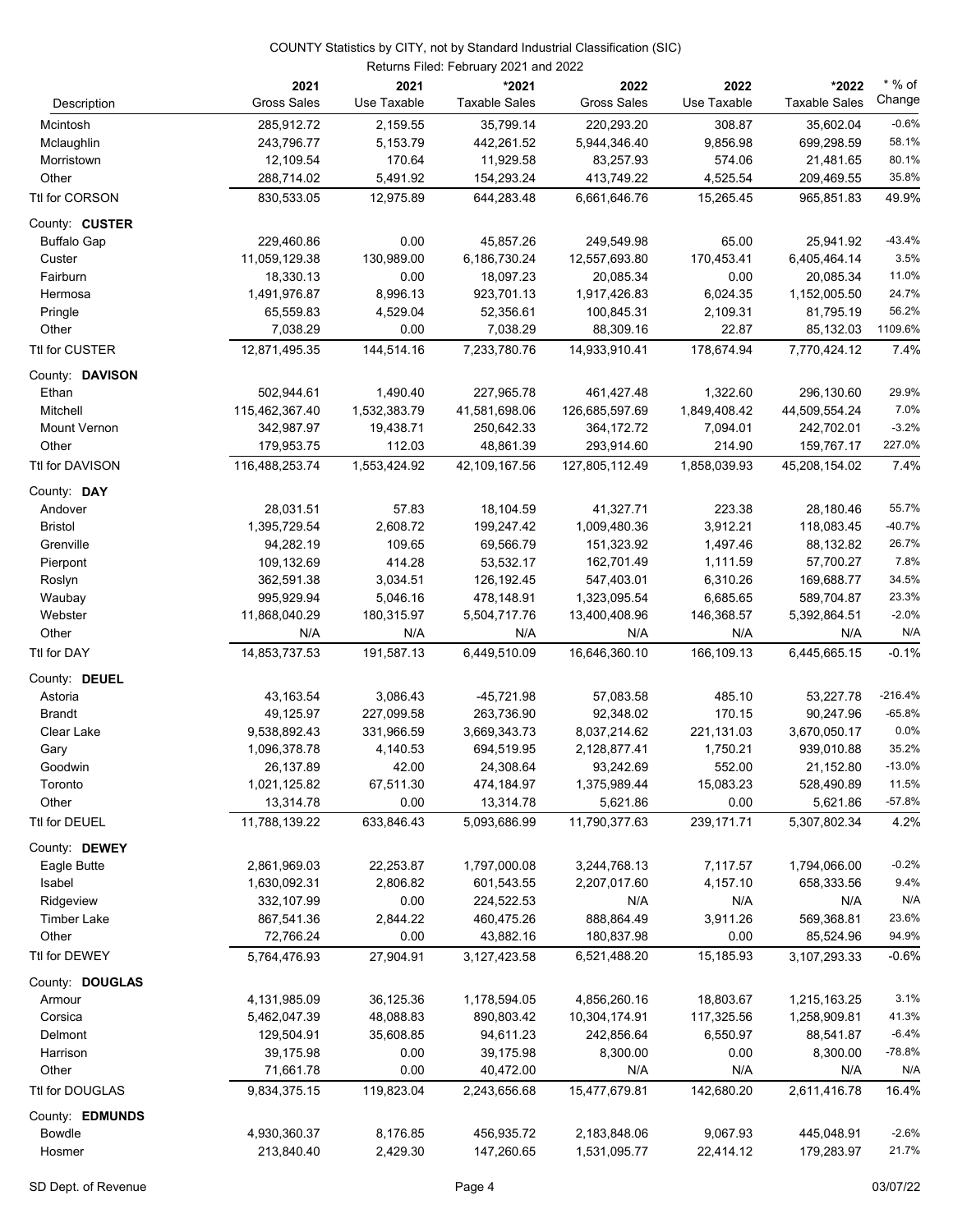| Description            | 2021<br><b>Gross Sales</b> | 2021<br>Use Taxable | *2021<br><b>Taxable Sales</b> | 2022<br><b>Gross Sales</b> | 2022<br>Use Taxable | *2022<br><b>Taxable Sales</b> | * % of<br>Change |
|------------------------|----------------------------|---------------------|-------------------------------|----------------------------|---------------------|-------------------------------|------------------|
| Ipswich/Mina           | 10,757,209.60              | 122,551.58          | 3,412,374.33                  | 32,497,817.35              | 113,174.42          | 3,022,823.33                  | $-11.4%$         |
| Roscoe                 | 2,726,648.66               | 4,691.23            | 851,287.17                    | 3,697,518.02               | 10,109.98           | 905,367.03                    | 6.4%             |
| Other                  | 46,646.17                  | 4,384.95            | 47,862.20                     | 71,567.39                  | 29,681.01           | 88,928.39                     | 85.8%            |
| <b>Ttl for EDMUNDS</b> | 18,674,705.20              | 142,233.91          | 4,915,720.07                  | 39,981,846.59              | 184,447.46          | 4,641,451.63                  | $-5.6%$          |
| County: FALL RIVER     |                            |                     |                               |                            |                     |                               |                  |
| Edgemont               | 1,215,054.37               | 8,010.60            | 675,442.22                    | 1,931,832.56               | 6,491.97            | 1,114,277.16                  | 65.0%            |
| <b>Hot Springs</b>     | 8,773,584.60               | 120,516.19          | 4,663,855.87                  | 9,257,708.32               | 129,092.04          | 5,665,009.94                  | 21.5%            |
| Oelrichs               | 261,235.44                 | 661.16              | 238,959.19                    | 193,363.46                 | 1,355.57            | 154,481.12                    | $-35.4%$         |
| Oral                   | 585.11                     | 0.00                | 585.11                        | 17,482.15                  | 3,185.00            | 20,667.15                     | 3432.2%          |
| Other                  | 10,715.79                  | 0.00                | 7,775.79                      | 2,386.00                   | 0.00                | 2,386.00                      | $-69.3%$         |
| Ttl for FALL RIVER     | 10,261,175.31              | 129, 187.95         | 5,586,618.18                  | 11,402,772.48              | 140,124.59          | 6,956,821.37                  | 24.5%            |
| County: FAULK          |                            |                     |                               |                            |                     |                               |                  |
| Chelsea                | 134,896.15                 | 9,245.98            | 95,994.85                     | 101,994.24                 | 19,092.05           | 80,515.71                     | $-16.1%$         |
| Cresbard               | 15,908.22                  | 18.50               | 14,589.22                     | 17,744.39                  | 13.60               | 14,524.49                     | $-0.4%$          |
| Faulkton               | 2,223,176.40               | 113,731.96          | 1,212,443.35                  | 3,209,698.50               | 131,710.31          | 1,070,188.42                  | $-11.7%$         |
| Onaka                  | 2,320.00                   | 0.00                | 2,120.50                      | N/A                        | N/A                 | N/A                           | N/A              |
| Orient                 | 249,146.23                 | 2,129.12            | 66,332.22                     | 369,293.97                 | 1,674.89            | 106,990.42                    | 61.3%            |
| Seneca                 | 42,843.52                  | 888.00              | 24,358.49                     | 206,799.75                 | 543.75              | 113,484.09                    | 365.9%           |
| Other                  | N/A                        | N/A                 | N/A                           | 48,694.80                  | 0.00                | 48,694.80                     | N/A              |
| Ttl for FAULK          | 2,668,290.52               | 126,013.56          | 1,415,838.63                  | 3,954,225.65               | 153,034.60          | 1,434,397.93                  | 1.3%             |
| County: <b>GRANT</b>   |                            |                     |                               |                            |                     |                               |                  |
| <b>Big Stone City</b>  | 1,318,184.34               | 368,059.62          | 1,095,154.88                  | 2,141,751.18               | 176,951.02          | 672,537.27                    | $-38.6%$         |
| Labolt                 | 53,090.44                  | 149.43              | 29,007.82                     | 28,056.76                  | 145.02              | 5,921.33                      | $-79.6%$         |
| Marvin                 | 35,800.06                  | 0.00                | 35,800.06                     | 19,112.50                  | 0.00                | 19,112.50                     | $-46.6%$         |
| Milbank                | 57,628,552.22              | 691,249.06          | 8,332,324.58                  | 71,802,197.99              | 1,018,409.31        | 10,061,737.85                 | 20.8%            |
| Revillo                | 277,561.56                 | 651.51              | 22,178.11                     | 303,657.72                 | 1,164.09            | 47,497.32                     | 114.2%           |
| Stockholm              | 47,085.95                  | 32,000.00           | 75,518.45                     | 36,820.87                  | 0.00                | 32,660.31                     | $-56.8%$         |
| Strandburg             | N/A                        | N/A                 | N/A                           | 17,183.00                  | 0.00                | 17,183.00                     | N/A              |
| <b>Twin Brooks</b>     | 19, 137, 173. 71           | 11,426.69           | 47,488.85                     | 19,175,712.46              | 12,203.05           | 32,109.45                     | $-32.4%$         |
| Other                  | 29,446.39                  | 608.23              | 23,931.67                     | 25,905.78                  | 243,994.70          | 270,674.78                    | 1031.0%          |
| Ttl for GRANT          | 78,526,894.66              | 1,104,144.54        | 9.661.404.42                  | 93,550,398.26              | 1,452,867.20        | 11,159,433.81                 | 15.5%            |
| County: GREGORY        |                            |                     |                               |                            |                     |                               |                  |
| Bonesteel              | 601,554.80                 | 2,591.84            | 364,916.59                    | 821,806.51                 | 759.33              | 628,103.77                    | 72.1%            |
| <b>Burke</b>           | 1,883,113.79               | 6,053.60            | 847,569.97                    | 1,937,639.90               | 7,977.79            | 931,200.69                    | 9.9%             |
| Dallas                 | 91,523.32                  | 60.47               | 91,986.10                     | 223,641.00                 | 159.96              | 198,753.22                    | 116.1%           |
| Fairfax                | 521,450.68                 | 4,266.30            | 326,728.20                    | 630,086.09                 | 2,138.62            | 306,149.36                    | $-6.3%$          |
| Gregory                | 8,815,612.45               | 121,643.45          | 2,970,747.54                  | 7,756,414.93               | 42,785.26           | 3,092,469.73                  | 4.1%             |
| Herrick                | 54,972.79                  | 42.00               | 29,042.99                     | 22,345.25                  | 42.00               | 9,414.00                      | $-67.6%$         |
| Other                  | N/A                        | N/A                 | N/A                           | 63,213.76                  | 0.00                | 63,213.76                     | N/A              |
| Ttl for GREGORY        | 12,035,591.33              | 134,657.65          | 4,698,354.89                  | 11,455,147.43              | 53,862.96           | 5,229,304.53                  | 11.3%            |
| County: HAAKON         |                            |                     |                               |                            |                     |                               |                  |
| Midland                | 1,125,423.25               | 147,487.22          | 350,955.94                    | 2,444,160.10               | 15,264.44           | 286,131.17                    | $-18.5%$         |
| Philip                 | 7,484,081.35               | 94,584.61           | 2,825,616.04                  | 9,254,163.43               | 106,423.62          | 2,769,988.85                  | $-2.0%$          |
| Other                  | 39,995.71                  | 2,514.49            | 35,610.93                     | 28,423.64                  | 2,789.62            | 31,213.26                     | $-12.3%$         |
| Ttl for HAAKON         | 8,649,500.30               | 244,586.32          | 3,212,182.91                  | 11,726,747.17              | 124,477.68          | 3,087,333.28                  | $-3.9%$          |
| County: HAMLIN         |                            |                     |                               |                            |                     |                               |                  |
| <b>Bryant</b>          | 1,447,740.04               | 41,472.45           | 922,286.73                    | 2,151,329.96               | 23,867.21           | 1,053,860.63                  | 14.3%            |
| Castlewood             | 1,703,284.53               | 30,892.61           | 614,205.10                    | 2,329,383.33               | 136,450.58          | 691,386.50                    | 12.6%            |
| Estelline              | 1,235,152.38               | 6,248.59            | 621,025.94                    | 1,463,638.22               | 116,156.35          | 627,920.30                    | 1.1%             |
| Hayti                  | 1,235,444.09               | 3,771.14            | 401,376.76                    | 1,293,165.72               | 41,933.19           | 572,772.83                    | 42.7%            |
| Hazel                  | 3,120,140.07               | 3,308.43            | 139,755.06                    | 297,042.17                 | 6,056.27            | 184,415.91                    | 32.0%            |
| Lake Norden            | 6,796,967.65               | 308,579.55          | 1,683,915.67                  | 8,442,345.38               | 481,009.60          | 2,279,691.72                  | 35.4%            |
| Other                  | 277,798.30                 | 175.00              | 105,548.73                    | 393,834.02                 | 150.00              | 149,420.32                    | 41.6%            |
| Ttl for HAMLIN         | 15,816,527.08              | 394,447.76          | 4,488,113.99                  | 16,370,738.79              | 805,623.20          | 5,559,468.21                  | 23.9%            |

County: **HAND**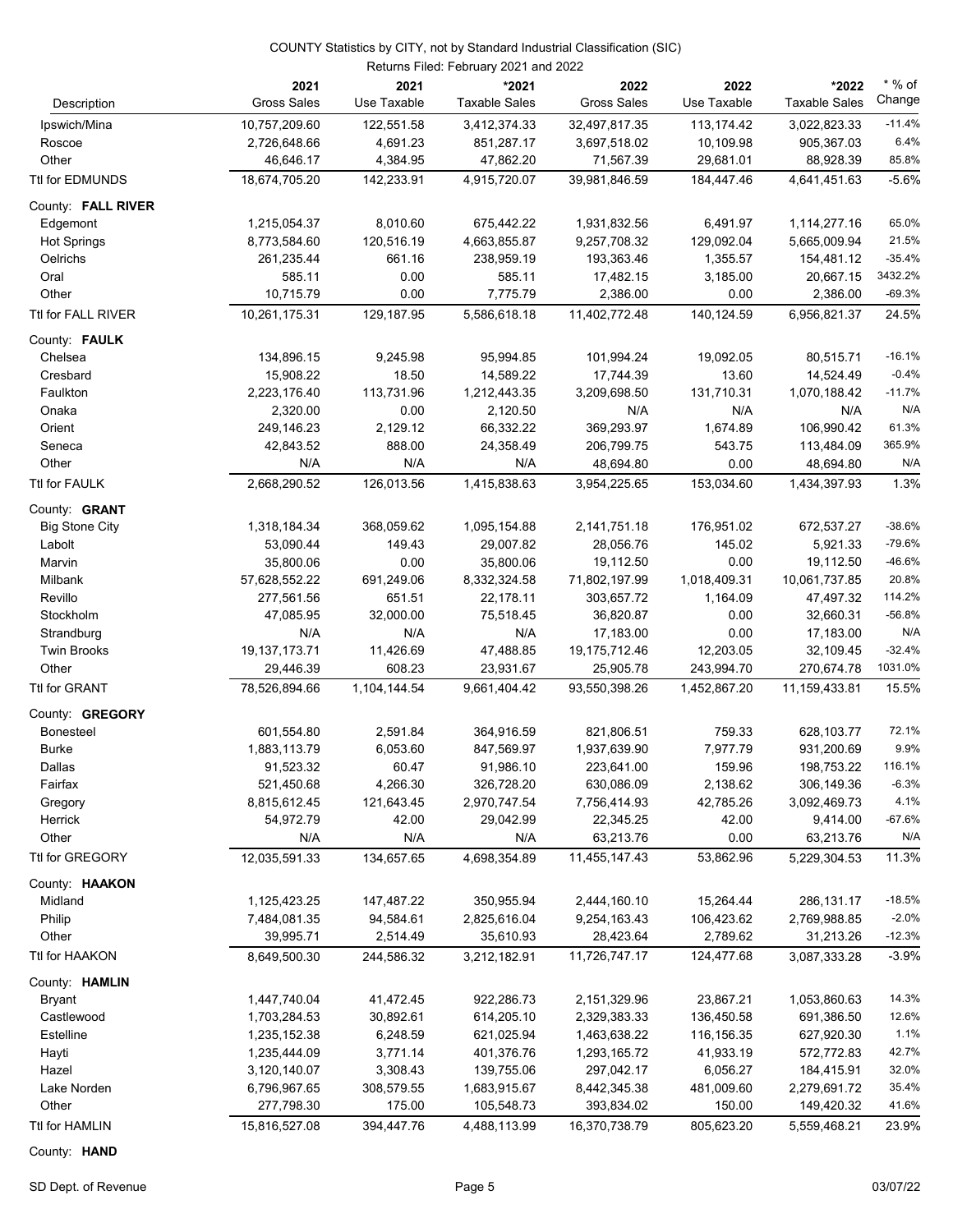| Description               | 2021<br><b>Gross Sales</b> | 2021<br>Use Taxable | *2021<br><b>Taxable Sales</b> | 2022<br><b>Gross Sales</b> | 2022<br>Use Taxable | *2022<br><b>Taxable Sales</b> | $*$ % of<br>Change |
|---------------------------|----------------------------|---------------------|-------------------------------|----------------------------|---------------------|-------------------------------|--------------------|
| Miller                    | 5,320,405.63               | 51,599.84           | 2,618,660.40                  | 9,438,891.54               | 141,748.25          | 3,377,318.24                  | 29.0%              |
| Ree Heights               | 357,816.35                 | 512.91              | 184,000.70                    | 196,272.95                 | 3,497.21            | 83,130.57                     | $-54.8%$           |
| Saint Lawrence            | 1,142,768.35               | 1,776.04            | 276,498.98                    | 347,963.96                 | 52,828.31           | 262,451.24                    | $-5.1%$            |
| Other                     | 68,598.00                  | 200.00              | 45,418.00                     | 41,086.26                  | 200.00              | 31,381.26                     | $-30.9%$           |
| Ttl for HAND              | 6,889,588.33               | 54,088.79           | 3,124,578.08                  | 10,024,214.71              | 198,273.77          | 3,754,281.31                  | 20.2%              |
| County: HANSON            |                            |                     |                               |                            |                     |                               |                    |
| Alexandria                | 1,691,738.24               | 54,941.95           | 915,203.95                    | 1,659,002.51               | 144,074.28          | 825,543.46                    | $-9.8%$            |
| Emery                     | 693,915.26                 | 1,236.61            | 504,795.98                    | 887,555.43                 | 1,331.64            | 764,086.50                    | 51.4%              |
| Fulton                    | N/A                        | N/A                 | N/A                           | 46,859.16                  | 0.00                | 40,065.30                     | N/A                |
| Other                     | 388,805.43                 | 0.00                | 56,480.86                     | 421,335.39                 | 0.00                | 47,345.27                     | $-16.2%$           |
| Ttl for HANSON            | 2,774,458.92               | 56,178.56           | 1,476,480.79                  | 3,014,752.49               | 145,405.92          | 1,677,040.53                  | 13.6%              |
| County: HARDING           |                            |                     |                               |                            |                     |                               |                    |
| <b>Buffalo</b>            | 1,290,335.91               | 2,305.12            | 662,859.80                    | 1,866,417.65               | 8,562.51            | 903,683.92                    | 36.3%              |
| Camp Crook                | 82,481.64                  | 65.21               | 80,134.10                     | 64,140.46                  | 155.77              | 57,017.86                     | $-28.8%$           |
| Ludlow                    | 332,092.65                 | 0.00                | 142,517.65                    | N/A                        | N/A                 | N/A                           | N/A                |
| Other                     | 54,891.53                  | 2,825.00            | 24,890.43                     | 215,802.75                 | 2,301.16            | 123,306.19                    | 395.4%             |
| Ttl for HARDING           | 1,759,801.73               | 5,195.32            | 910,401.98                    | 2,146,360.87               | 11,019.44           | 1,084,007.97                  | 19.1%              |
| County: HUGHES            |                            |                     |                               |                            |                     |                               |                    |
| <b>Blunt</b>              | 1,118,274.69               | 19,916.50           | 1,058,544.05                  | 1,671,187.71               | 6,028.66            | 1,289,516.13                  | 21.8%              |
| Harrold                   | 1,333,418.11               | 1,133.61            | 218,665.42                    | 1,354,175.79               | 8,101.85            | 185,516.44                    | $-15.2%$           |
| Pierre                    | 52,055,714.44              | 1,223,860.08        | 31,953,414.35                 | 50,962,871.85              | 663,577.21          | 33,881,668.98                 | 6.0%               |
| Other                     | 140,066.07                 | 0.00                | 140,037.20                    | 599,922.76                 | 55.00               | 79,044.87                     | $-43.6%$           |
| Ttl for HUGHES            | 54,647,473.31              | 1,244,910.19        | 33,370,661.02                 | 54,588,158.10              | 677,762.72          | 35,435,746.42                 | 6.2%               |
| County: HUTCHINSON        |                            |                     |                               |                            |                     |                               |                    |
| <b>Dimock</b>             | 926,899.99                 | 834.01              | 221,328.74                    | 1,301,289.76               | 2,366.98            | 238,369.97                    | 7.7%               |
| Freeman                   | 9,852,128.62               | 69,080.36           | 3,316,411.81                  | 11,047,963.65              | 96,398.26           | 2,556,042.84                  | $-22.9%$           |
| Menno                     | 1,699,644.28               | 7,936.73            | 868,815.00                    | 1,776,951.59               | 1,893.66            | 768,907.98                    | $-11.5%$           |
| Olivet                    | 345,544.30                 | 114,456.83          | 213,961.97                    | 6,622,074.43               | 10,446.85           | 162,084.77                    | $-24.2%$           |
| Parkston                  | 5,887,254.70               | 111,313.57          | 2,084,533.92                  | 8,045,476.10               | 48,584.09           | 2,782,725.41                  | 33.5%              |
| Tripp                     | 397,788.79                 | 697.41              | 263,893.71                    | 743,015.47                 | 2,832.03            | 418,134.26                    | 58.4%              |
| Other                     | 3,360,056.80               | 389,222.39          | 2,064,143.90                  | 4,415,354.87               | 50,026.38           | 1,596,381.56                  | $-22.7%$           |
| Ttl for HUTCHINSON        | 22,469,317.48              | 693,541.30          | 9.033.089.05                  | 33,952,125.88              | 212,548.25          | 8,522,646.79                  | $-5.7%$            |
| County: HYDE              |                            |                     |                               |                            |                     |                               |                    |
| Highmore                  | 3,786,112.72               | 224,056.37          | 2,022,001.94                  | 4,612,695.82               | 157,269.74          | 2,281,515.98                  | 12.8%              |
| Other                     | N/A                        | N/A                 | N/A                           | N/A                        | N/A                 | N/A                           | N/A                |
| Ttl for HYDE              | 3,912,386.19               | 224,356.37          | 2,058,592.07                  | 5,301,759.55               | 157,269.74          | 2,381,901.85                  | 15.7%              |
| County: JACKSON           |                            |                     |                               |                            |                     |                               |                    |
| Belvidere                 | 7,494.23                   | 1,634.44            | 9,030.24                      | 19,429.02                  | 1,426.15            | 8,762.39                      | $-3.0%$            |
| Interior                  | 89,401.06                  | 191.13              | 67,833.77                     | 136,328.07                 | 372.75              | 77,819.49                     | 14.7%              |
| Kadoka                    | 2,411,071.11               | 8,416.50            | 921,062.34                    | 2,905,883.35               | 7,450.21            | 1,003,747.04                  | 9.0%               |
| Other                     | 389,948.69                 | 611.84              | 194,362.00                    | 643,263.63                 | $-303, 158.85$      | 235,998.30                    | 21.4%              |
| Ttl for JACKSON           | 2,897,915.09               | 10,853.91           | 1,192,288.35                  | 3,704,904.08               | -293,909.73         | 1,326,327.22                  | 11.2%              |
| County: JERAULD           |                            |                     |                               |                            |                     |                               |                    |
| Alpena                    | 4,426,349.89               | 406,981.59          | 927,912.05                    | 5,582,015.64               | 106,084.69          | 937,663.94                    | 1.1%               |
| Lane                      | N/A                        | N/A                 | N/A                           | 6,864.19                   | 95.45               | 2,639.07                      | N/A                |
| <b>Wessington Springs</b> | 2,736,884.85               | 28,918.84           | 1,240,042.36                  | 3,153,869.46               | 31,841.88           | 1,324,488.26                  | 6.8%               |
| Other                     | 12,754.01                  | 33.66               | 11,712.67                     | 64,727.89                  | 0.00                | 30,395.08                     | 159.5%             |
| Ttl for JERAULD           | 7,175,988.75               | 435,934.09          | 2,179,667.08                  | 8,807,477.18               | 138,022.02          | 2,295,186.35                  | 5.3%               |
| County: JONES             |                            |                     |                               |                            |                     |                               |                    |
| Draper                    | 146,778.61                 | 0.00                | 142,817.75                    | 129,285.27                 | 124.57              | 127,288.47                    | $-10.9%$           |
| Murdo                     | 5,281,958.32               | 58,640.47           | 2,602,399.11                  | 6,473,785.31               | 33,520.80           | 2,467,038.54                  | $-5.2%$            |
| Other                     | N/A                        | N/A                 | N/A                           | N/A                        | N/A                 | N/A                           | N/A                |
| Ttl for JONES             | 5,431,526.65               | 58,640.47           | 2,745,957.08                  | 6,603,070.58               | 33,645.37           | 2,594,327.01                  | $-5.5%$            |
|                           |                            |                     |                               |                            |                     |                               |                    |

County: **KINGSBURY**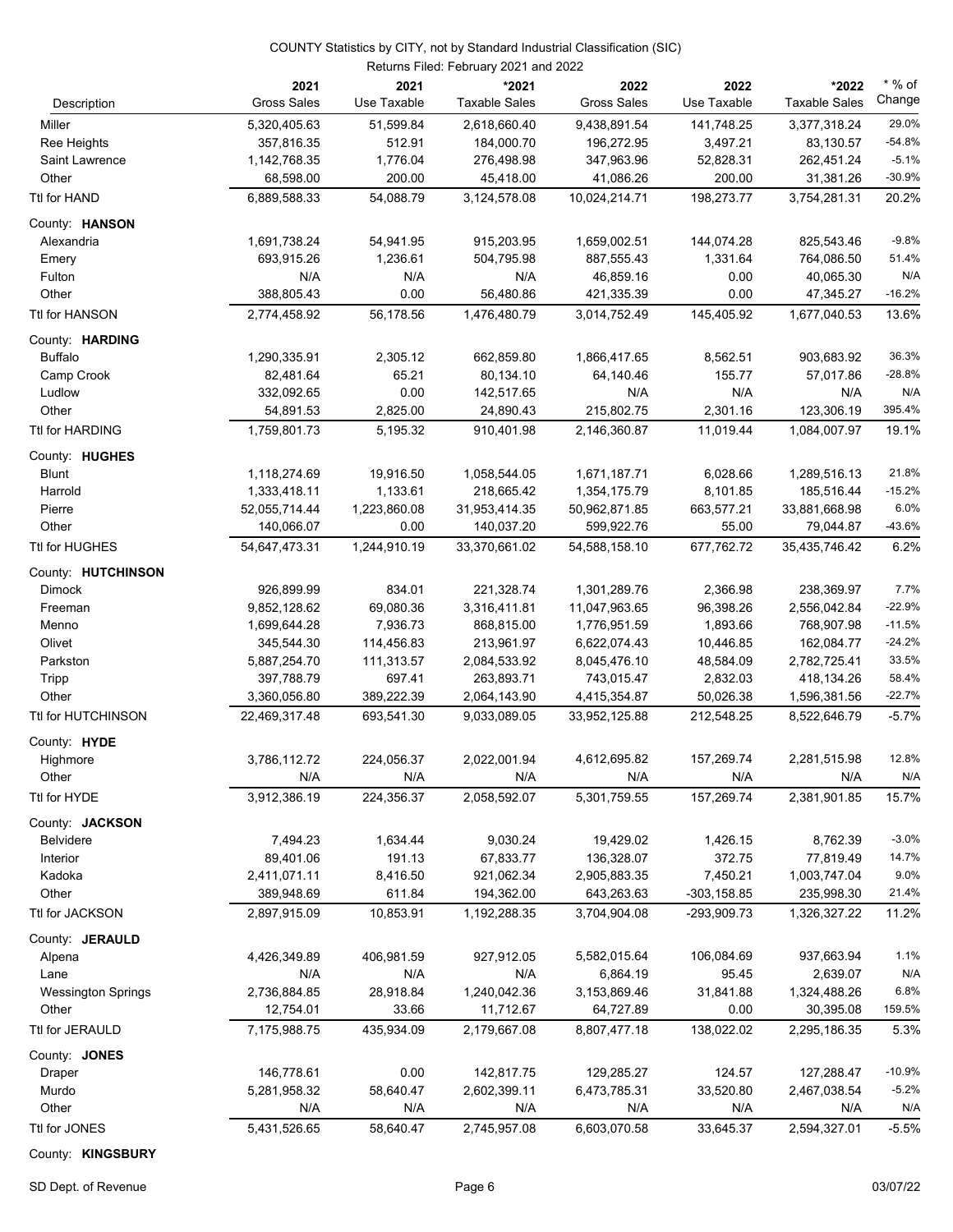|                          | 2021<br><b>Gross Sales</b> | 2021<br>Use Taxable    | *2021<br><b>Taxable Sales</b> | 2022<br><b>Gross Sales</b> | 2022<br>Use Taxable    | *2022<br><b>Taxable Sales</b> | $*$ % of<br>Change |
|--------------------------|----------------------------|------------------------|-------------------------------|----------------------------|------------------------|-------------------------------|--------------------|
| Description              |                            |                        |                               |                            |                        |                               |                    |
| Arlington                | 1,679,502.74               | 25,830.60              | 931,165.79                    | 2,061,907.28               | 17,011.00              | 921,588.33                    | $-1.0%$            |
| Badger                   | 328,055.33                 | 1,063.00               | 117,022.34                    | 404,248.41                 | 1,279.93               | 230,030.66                    | 96.6%<br>30.7%     |
| Desmet                   | 10,927,745.45              | 199,476.09             | 2,071,373.65                  | 90,651,543.81              | 73,764.30              | 2,707,263.37                  | $-32.0%$           |
| Erwin                    | 18,511.07                  | 22.49                  | 13,058.55                     | 15,287.83                  | 194.81                 | 8,886.15                      | 95.8%              |
| Iroquois<br>Lake Preston | 1,311,236.41<br>784,430.42 | 232,877.15<br>8,403.80 | 383,011.72                    | 3,343,283.31<br>820,495.79 | 87,570.13<br>24,429.34 | 750,038.43<br>506,925.15      | 22.8%              |
| Oldham                   | 25,072.30                  | 60.09                  | 412,781.63<br>24,087.38       | 56,275.67                  | 184.89                 | 28,376.46                     | 17.8%              |
| Ttl for KINGSBURY        | 15,074,553.71              | 467,733.22             | 3,952,501.06                  | 97,353,042.09              | 204,434.41             | 5, 153, 108.55                | 30.4%              |
| County: LAKE             |                            |                        |                               |                            |                        |                               |                    |
| Chester                  | 456,315.78                 | 234.00                 | 345,521.34                    | 504,040.18                 | 229.00                 | 301,114.78                    | $-12.9%$           |
| Madison                  | 57,574,054.79              | 2,233,884.69           | 14,416,371.86                 | 55,868,542.98              | 271,338.97             | 15,387,749.77                 | 6.7%               |
| Nunda                    | N/A                        | N/A                    | N/A                           | 24,571.41                  | 0.00                   | 17,093.05                     | N/A                |
| Ramona                   | 41,878.47                  | 2,193.23               | 42,344.40                     | 2,223,983.99               | 13,814.46              | 52,896.29                     | 24.9%              |
| Rutland                  | N/A                        | N/A                    | N/A                           | 23,714.40                  | 113.35                 | 22,817.83                     | N/A                |
| Wentworth                | 12,083,006.19              | 291,130.66             | 835,961.85                    | 21,077,104.64              | 860,387.32             | 1,380,602.84                  | 65.2%              |
| Winfred                  | 507,661.57                 | 962.36                 | 43,939.18                     | 479,289.27                 | 1,318.76               | 45,865.16                     | 4.4%               |
| Other                    | 29,033.08                  | 120.31                 | 29,153.39                     | N/A                        | N/A                    | N/A                           | N/A                |
| Ttl for LAKE             | 70.691.949.88              | 2,528,525.24           | 15,713,292.02                 | 80,201,246.88              | 1,147,201.86           | 17,208,139.72                 | 9.5%               |
| County: LAWRENCE         |                            |                        |                               |                            |                        |                               |                    |
| Deadwood                 | 22,510,685.37              | 312,298.86             | 7,741,265.80                  | 21,249,292.21              | 362,112.30             | 7,560,863.29                  | $-2.3%$            |
| Lead/Central City        | 7,539,281.78               | 510,175.66             | 6,051,574.52                  | 6,937,276.66               | 483,247.68             | 5,633,741.20                  | $-6.9%$            |
| Nemo                     | 153,170.36                 | 0.00                   | 126,648.22                    | 37,147.55                  | 38,604.45              | 53,277.15                     | $-57.9%$           |
| Saint Onge               | 183,645.81                 | 0.00                   | 151,393.83                    | 130,640.32                 | 0.00                   | 96,733.20                     | $-36.1%$           |
| Spearfish                | 76,155,390.05              | 449,404.48             | 30,222,418.49                 | 80,424,968.43              | 521,936.79             | 33,346,779.09                 | 10.3%              |
| Whitewood                | 3,539,480.09               | 8,544.35               | 991,542.80                    | 4,541,107.14               | 13,373.92              | 1,367,202.78                  | 37.9%              |
| Other                    | 519,641.99                 | 0.00                   | 501,100.86                    | 680,552.98                 | 0.00                   | 655,206.26                    | 30.8%              |
| Ttl for LAWRENCE         | 110,601,295.46             | 1,280,423.34           | 45,785,944.52                 | 114,000,985.29             | 1,419,275.14           | 48,713,802.97                 | 6.4%               |
| County: LINCOLN          |                            |                        |                               |                            |                        |                               |                    |
| Beresford                | 5,758,193.57               | -981,032.49            | $-37,189.08$                  | 4,792,464.21               | 2,375,130.75           | 3,522,624.11                  | -9572.2%           |
| Canton                   | 9,045,010.38               | 126,018.87             | 3,141,328.90                  | 12,729,956.77              | 129,676.67             | 3,600,312.27                  | 14.6%              |
| Fairview                 | 6,976.25                   | 54.60                  | 6,505.48                      | 670.64                     | 50.34                  | 657.28                        | $-89.9%$           |
| Harrisburg               | 20,602,271.81              | 138,167.39             | 6,071,883.08                  | 27,085,050.54              | 169,977.41             | 7,808,526.10                  | 28.6%              |
| Hudson                   | 15,461,435.33              | 133,557.35             | 593,825.28                    | 19,039,728.71              | 188,047.78             | 539,293.32                    | $-9.2%$            |
| Lennox                   | 7,271,306.23               | 38,878.20              | 2,067,381.38                  | 10,390,428.91              | 64,840.79              | 2,502,277.75                  | 21.0%              |
| Sioux Falls              | 35,477,014.12              | 631,170.27             | 11,393,584.51                 | 45,342,585.52              | 886,521.59             | 11,377,692.36                 | $-0.1%$            |
| lea                      | 24,430,043.27              | 205,755.80             | 8,507,024.68                  | 25,301,922.85              | 332,312.41             | 9,520,707.62                  | 11.9%              |
| Worthing                 | 4,842,553.60               | 19,462.33              | 906,202.24                    | 4,899,173.77               | 24,229.94              | 1,500,872.28                  | 65.6%              |
| Other                    | 1,434,093.82               | 2,912.78               | 1,142,064.57                  | 1,882,036.45               | 763.27                 | 1,680,344.25                  | 47.1%              |
| Ttl for LINCOLN          | 124,328,898.38             | 314,945.10             | 33,792,611.04                 | 151,464,018.38             | 4,171,550.94           | 42,053,307.34                 | 24.4%              |
| County: LYMAN            |                            |                        |                               |                            |                        |                               |                    |
| Kennebec                 | 1,861,880.98               | 58,956.24              | 311,454.89                    | 1,336,796.60               | 57,146.11              | 339,716.14                    | 9.1%               |
| Oacoma                   | 2,265,451.18               | 4,530.42               | 995,655.40                    | 3,165,482.89               | 5,235.07               | 1,222,594.69                  | 22.8%              |
| Presho                   | 907,619.63<br>651,573.53   | 1,383.75               | 561,012.58                    | 1,349,180.80               | 1,888.42               | 556,179.09                    | $-0.9%$<br>75.1%   |
| Reliance<br>Vivian       |                            | 1,333.47<br>2,447.88   | 106,669.02                    | 461,430.71                 | 1,794.18               | 186,807.07                    | 48.2%              |
| Other                    | 1,589,707.11<br>N/A        | N/A                    | 209,794.05<br>N/A             | 2,537,387.06<br>N/A        | 167.91<br>N/A          | 310,813.44<br>N/A             | N/A                |
| Ttl for LYMAN            | 7,276,232.43               | 68,651.75              | 2,184,585.94                  | 8,850,298.06               | 66,231.69              | 2,616,130.43                  | 19.8%              |
|                          |                            |                        |                               |                            |                        |                               |                    |
| County: MARSHALL         |                            |                        |                               |                            |                        |                               |                    |
| <b>Britton</b>           | 6,531,860.45               | 232,390.32             | 2,906,387.84                  | 8,745,312.61               | 637,920.08             | 4,020,095.61                  | 38.3%<br>$-14.5%$  |
| Eden                     | 758,459.61                 | 488.38                 | 150,661.29                    | 986,892.14                 | 1,198.53               | 128,888.38                    | $-35.7%$           |
| Lake City                | 62,457.49                  | 3,030.68               | 44,901.60                     | 32,078.06                  | 2,674.05               | 28,872.39                     | $-20.7%$           |
| Langford<br>Veblen       | 6,104,160.93<br>444,131.64 | 5,478.85<br>75,953.41  | 318,873.85<br>261,278.58      | 924,599.94<br>944,525.87   | 1,666.95<br>115,395.46 | 252,905.58<br>475,696.60      | 82.1%              |
| Other                    | 39,507.14                  | 0.00                   | 39,507.14                     | 41,086.30                  | 0.00                   | 41,086.30                     | 4.0%               |
|                          |                            |                        |                               |                            |                        |                               | 32.9%              |
| Ttl for MARSHALL         | 13,940,577.25              | 317,341.64             | 3,721,610.30                  | 11,674,494.92              | 758,855.08             | 4,947,544.86                  |                    |

County: **MCCOOK**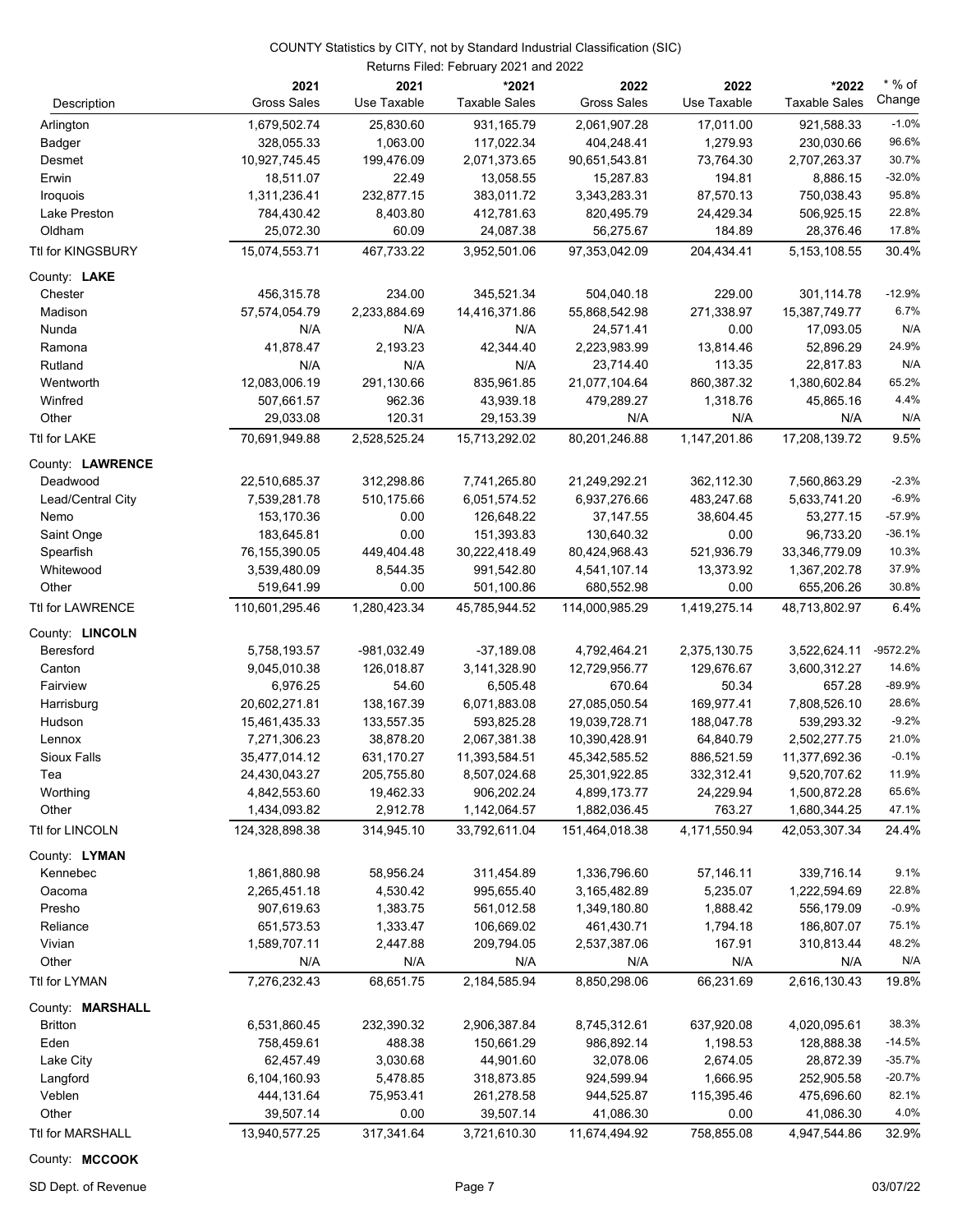| Description                      | 2021<br><b>Gross Sales</b> | 2021<br>Use Taxable   | *2021<br><b>Taxable Sales</b> | 2022<br><b>Gross Sales</b> | 2022<br>Use Taxable | *2022<br><b>Taxable Sales</b> | $*$ % of<br>Change |
|----------------------------------|----------------------------|-----------------------|-------------------------------|----------------------------|---------------------|-------------------------------|--------------------|
| <b>Bridgewater</b>               | 1,741,965.73               | 3,583.91              | 367,004.11                    | 1,061,729.00               | 2,244.07            | 357,080.55                    | $-2.7%$            |
| Canistota                        | 1,461,040.11               | 26,056.95             | 678,489.39                    | 1,523,321.12               | 11,855.73           | 840,899.27                    | 23.9%              |
| Montrose                         | 1,754,878.16               | 2,577.04              | 442,357.89                    | 2,435,544.60               | 6,943.72            | 623,813.66                    | 41.0%              |
| Salem                            | 4,515,565.34               | 119,858.13            | 2,061,567.01                  | 4,842,324.87               | 25,604.66           | 2,222,742.87                  | 7.8%               |
| Spencer                          | 1,934,473.28               | 66,483.71             | 613,205.58                    | 1,857,728.29               | 22,091.29           | 275,377.39                    | $-55.1%$           |
| Other                            | 256,515.40                 | 512.40                | 256,334.90                    | 307,288.66                 | 0.00                | 302,858.67                    | 18.1%              |
| Ttl for MCCOOK                   | 11,664,438.01              | 219,072.14            | 4,418,958.88                  | 12,027,936.54              | 68,739.47           | 4,622,772.41                  | 4.6%               |
|                                  |                            |                       |                               |                            |                     |                               |                    |
| County: MCPHERSON                |                            |                       |                               |                            |                     |                               |                    |
| Eureka                           | 1,831,097.41               | 56,363.67             | 1,168,593.09                  | 4,414,271.17               | 98,376.89           | 836,634.80                    | $-28.4%$           |
| Leola                            | 5,786,431.67               | 29,552.58             | 265,339.20                    | 12,784,920.51              | 351,034.73          | 609,514.36                    | 129.7%<br>$-46.5%$ |
| Long Lake<br>Other               | 19,985.61<br>8,514.53      | 2,957.37              | 22,758.93<br>7,232.50         | 18,509.15<br>68,409.71     | 0.00<br>4,009.19    | 12,178.25<br>39,193.90        | 441.9%             |
| Ttl for MCPHERSON                | 7,646,029.21               | 1,064.67<br>89,938.29 | 1,463,923.72                  | 17,286,110.54              | 453,420.81          | 1,497,521.31                  | 2.3%               |
|                                  |                            |                       |                               |                            |                     |                               |                    |
| County: <b>MEADE</b>             |                            |                       |                               |                            |                     |                               |                    |
| <b>Black Hawk</b>                | 9,759,521.24               | 77,246.25             | 5,043,382.65                  | 10,500,241.76              | 108,418.36          | 4,863,494.71                  | $-3.6%$            |
| <b>Ellsworth AFB</b>             | 208,712.56                 | 10,511.38             | 21,211.74                     | 126,441.58                 | 129.54              | 17,333.87                     | $-18.3%$           |
| Enning                           | 270,122.48                 | 498.72                | 217,706.17                    | 301,124.17                 | 0.00                | 265,809.67                    | 22.1%              |
| Faith                            | 1,615,013.91               | 3,960.41              | 860,363.54                    | 1,561,923.62               | 4,009.31            | 783,533.60                    | $-8.9%$            |
| Howes                            | $-20,476.84$               | 161.20                | $-5,472.85$                   | N/A                        | N/A                 | N/A                           | N/A                |
| <b>Mud Butte</b>                 | 278.30                     | 150.00                | 428.30                        | 258.50                     | 50.00               | 308.50                        | $-28.0%$<br>16.4%  |
| Piedmont                         | 3,318,035.97               | 13,329.57             | 896,746.68                    | 3,181,912.37               | 58,157.61           | 1,043,935.35                  | 17.0%              |
| Sturgis                          | 28,616,367.97              | 332,035.34            | 9,003,577.12                  | 29,645,915.81              | 235,524.64          | 10,535,038.25                 | 5.8%               |
| <b>Union Center</b><br>White Owl | 751,519.98<br>N/A          | 1,140.05<br>N/A       | 410,370.94<br>N/A             | 800,840.48<br>3,158.65     | 6,655.97<br>0.00    | 434,281.19<br>2,906.97        | N/A                |
| Other                            | 748,734.66                 | 437.31                | 484,810.02                    | 513,873.34                 | 3,219.48            | 476,606.95                    | $-1.7%$            |
| Ttl for MEADE                    | 45,267,830.24              | 439,470.23            | 16,933,124.31                 | 46,635,690.28              | 416,164.91          | 18,423,249.06                 | 8.8%               |
|                                  |                            |                       |                               |                            |                     |                               |                    |
| County: MELLETTE                 |                            |                       |                               |                            |                     |                               |                    |
| Norris                           | N/A                        | N/A                   | N/A                           | 2,400.00                   | 29,225.00           | 31,625.00                     | N/A                |
| <b>White River</b>               | 784,685.72                 | 2,543.55              | 447,591.58                    | 990,446.09                 | 3,899.29            | 612,383.39                    | 36.8%              |
| Wood                             | 60,976.46                  | $-2,145.20$           | 51,114.54                     | 46,630.43                  | 7,347.59            | 37,783.98                     | $-26.1%$           |
| Other                            | 49,607.44                  | 0.00                  | 49,607.44                     | N/A                        | N/A                 | N/A                           | N/A                |
| Ttl for MELLETTE                 | 895,269.62                 | 398.35                | 548,313.56                    | 1,096,693.50               | 40,471.88           | 739,009.35                    | 34.8%              |
| County: <b>MINER</b>             |                            |                       |                               |                            |                     |                               |                    |
| Canova                           | 753,387.24                 | 183.96                | 141,640.64                    | 677,604.10                 | 363.87              | 174,230.03                    | 23.0%              |
| Carthage                         | 265,214.24                 | 3,960.31              | 203,956.79                    | 372,315.33                 | 2,007.36            | 378,026.56                    | 85.3%              |
| Fedora                           | 52,968.73                  | 8.00                  | 21,557.59                     | N/A                        | N/A                 | N/A                           | N/A                |
| Howard                           | 2,427,533.96               | 15,399.83             | 1,148,362.17                  | 3,198,111.92               | 17,731.89           | 1,353,109.91                  | 17.8%              |
| Other                            | N/A                        | N/A                   | N/A                           | 252,324.38                 | 8,663.38            | 17,277.07                     | N/A                |
| Ttl for MINER                    | 3,683,720.96               | 41,312.80             | 1,537,277.88                  | 4,500,355.73               | 28,766.51           | 1,922,643.57                  | 25.1%              |
| County: MINNEHAHA                |                            |                       |                               |                            |                     |                               |                    |
| <b>Baltic</b>                    | 3,227,592.92               | 12,249.05             | 1,035,392.00                  | 4,626,271.13               | 35,605.39           | 1,226,084.29                  | 18.4%              |
| Brandon                          | 29, 153, 465.07            | 261,234.14            | 8,648,955.48                  | 41,729,778.37              | 402,007.88          | 10,714,874.46                 | 23.9%              |
| Colton                           | 1,758,157.29               | 5,035.70              | 930,192.26                    | 1,644,292.21               | 12,727.44           | 620,864.76                    | $-33.3%$           |
| Crooks                           | 1,089,722.24               | 3,941.90              | 528,287.07                    | 1,209,158.55               | 3,750.66            | 622,119.02                    | 17.8%              |
| Dell Rapids                      | 7,249,260.37               | 163,188.79            | 3,652,679.23                  | 8,310,275.55               | 79,006.72           | 3,980,606.90                  | 9.0%               |
| Garretson                        | 11,318,483.18              | 58,156.47             | 4,146,610.32                  | 9,337,423.43               | 56,869.18           | 3,795,081.77                  | $-8.5%$            |
| Hartford                         | 8,826,480.80               | 69,082.83             | 3,341,123.39                  | 8,401,803.11               | 523,750.58          | 4,756,105.34                  | 42.4%              |
| Humboldt                         | 2,071,245.75               | 4,417.40              | 689,528.20                    | 3,741,992.68               | 7,545.32            | 775,279.95                    | 12.4%              |
| Lyons                            | 12,884,231.33              | 112,610.99            | 113,935.43                    | N/A                        | N/A                 | N/A                           | N/A                |
| Renner                           | 494,923.38                 | 6,044.03              | 411,767.79                    | 827,567.66                 | 8,478.54            | 712,032.03                    | 72.9%              |
| Sherman                          | 13,692.13                  | 56.97                 | 3,497.18                      | 3,879.99                   | 37.92               | 3,058.45                      | $-12.5%$           |
| Sioux Falls                      | 1,100,073,841.35           | 29,654,826.84         | 430,492,217.56                | 1,382,916,532.05           | 25,037,379.95       | 479,380,456.86                | 11.4%              |
| Valley Springs                   | 623,954.10                 | 3,491.59              | 340,731.97                    | 1,114,407.67               | 2,175.23            | 604,690.69                    | 77.5%<br>74.8%     |
| Other                            | 752,158.08                 | 8,017.00              | 175,319.33                    | 36,285,964.15              | 113,563.10          | 306,545.19                    |                    |
| Ttl for MINNEHAHA                | 1,179,537,207.99           | 30,362,353.70         | 454,510,237.21                | 1,500,149,346.55           | 26,282,897.92       | 507,497,799.71                | 11.7%              |

County: **MOODY**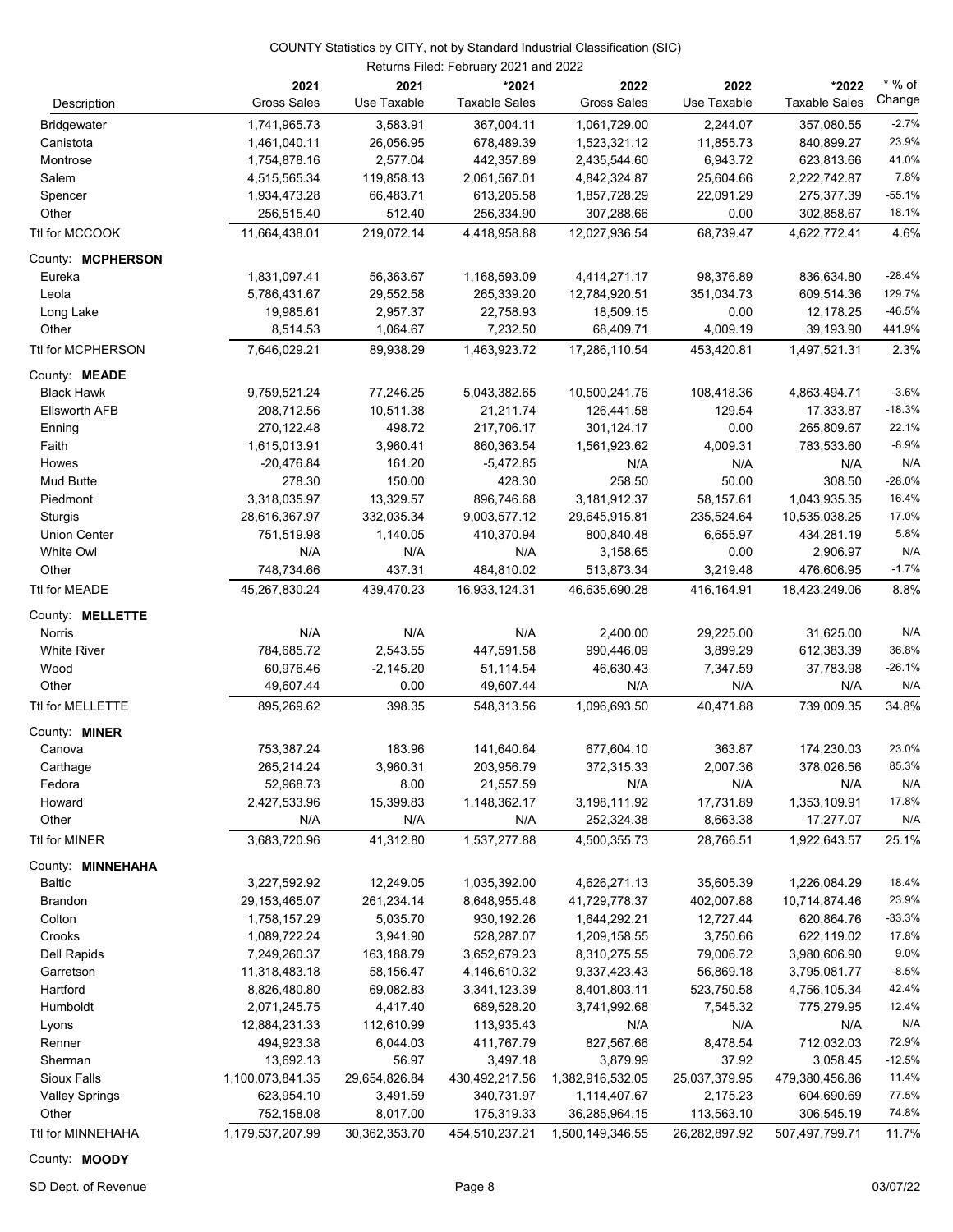|                        | Returns Filed: February 2021 and 2022 |                     |                               |                            |                     |                               |                    |
|------------------------|---------------------------------------|---------------------|-------------------------------|----------------------------|---------------------|-------------------------------|--------------------|
| Description            | 2021<br><b>Gross Sales</b>            | 2021<br>Use Taxable | *2021<br><b>Taxable Sales</b> | 2022<br><b>Gross Sales</b> | 2022<br>Use Taxable | *2022<br><b>Taxable Sales</b> | $*$ % of<br>Change |
| Colman                 | 12,589,648.33                         | 80,425.03           | 6,957,989.73                  | 14, 183, 112. 73           | 107,087.78          | 7,606,327.96                  | 9.3%               |
| Egan                   | 150,307.02                            | 1,371.81            | 105,290.36                    | 126,800.49                 | 523.97              | 107,783.44                    | 2.4%               |
| Flandreau              | 6,529,629.04                          | 74,323.12           | 2,683,991.81                  | 11,149,874.79              | 775,071.36          | 4,541,447.32                  | 69.2%              |
| Trent                  | 64,084.37                             | 77.05               | 63,313.24                     | 67,792.35                  | 118.69              | 66,117.79                     | 4.4%               |
| Ward                   | 18,282.64                             | 6.91                | 3,390.70                      | 917.91                     | 3.30                | 439.14                        | $-87.0%$           |
| Other                  | 53,040.69                             | 225.00              | 52,533.80                     | 82,496.13                  | 225.00              | 77,767.13                     | 48.0%              |
| Ttl for MOODY          | 19,404,992.09                         | 156,428.91          | 9,866,509.64                  | 25,610,994.40              | 883,030.11          | 12,399,882.78                 | 25.7%              |
| County: OGLALA LAKOTA  |                                       |                     |                               |                            |                     |                               |                    |
| <b>Batesland</b>       | 893.64                                | 0.00                | 893.64                        | N/A                        | N/A                 | N/A                           | N/A                |
| Kyle                   | 716,199.35                            | 16,954.84           | 307,701.06                    | 744,048.81                 | 710.61              | 329,043.46                    | 6.9%               |
| Manderson              | 100,759.61                            | 0.00                | 63,545.60                     | N/A                        | N/A                 | N/A                           | N/A                |
| Pine Ridge             | 2,796,069.05                          | 5,108.48            | 1,246,085.72                  | 4,376,110.58               | 1,987.87            | 1,463,398.80                  | 17.4%              |
| Porcupine              | 664,850.90                            | 1,821.93            | 322,889.75                    | 1,013,927.72               | 112.11              | 288,463.19                    | $-10.7%$           |
| Other                  | N/A                                   | N/A                 | N/A                           | 711,668.52                 | 408.00              | 260,235.34                    | N/A                |
| Ttl for OGLALA LAKOTA  | 4,279,822.55                          | 23,885.25           | 1,942,165.77                  | 6.845.755.63               | 3,218.59            | 2,341,140.79                  | 20.5%              |
| County: PENNINGTON     |                                       |                     |                               |                            |                     |                               |                    |
| <b>Box Elder</b>       | 10,358,411.30                         | 140,563.45          | 5,275,624.66                  | 10,539,923.20              | 135,565.43          | 5,169,484.73                  | $-2.0%$            |
| Caputa                 | 23,218.36                             | 18.92               | 11,610.15                     | 27,188.86                  | 41.22               | 16,561.02                     | 42.6%              |
| <b>Ellsworth AFB</b>   | 48,741.15                             | 0.00                | 3,843.31                      | 85,008.12                  | 7,198.46            | 8,648.46                      | 125.0%             |
| <b>Hill City</b>       | 7,670,405.02                          | 71,052.44           | 1,846,932.71                  | 2,949,735.84               | 41,153.07           | 1,787,760.13                  | $-3.2%$            |
| Keystone               | 602,622.27                            | 16,981.89           | 379,518.79                    | 404,835.41                 | 22,065.24           | 70,889.87                     | $-81.3%$           |
| New Underwood          | 1,445,889.09                          | 38,324.57           | 623,598.33                    | 1,341,549.63               | 10,730.70           | 820,444.75                    | 31.6%              |
| Quinn                  | 57,834.81                             | 217.05              | 33,207.74                     | 21,663.50                  | 75.01               | 8,693.51                      | $-73.8%$           |
| <b>Rapid City</b>      | 586,495,035.57                        | 8,149,733.06        | 219,284,497.56                | 643,228,983.69             | 8,165,880.62        | 227,724,755.09                | 3.8%               |
| Scenic                 | N/A                                   | N/A                 | N/A                           | 3,018.14                   | 0.00                | 1,046.00                      | N/A                |
| Wall                   | 11,010,256.07                         | 426,380.75          | 6,768,354.73                  | 17,314,698.74              | 1,070,856.68        | 7,842,297.11                  | 15.9%              |
| Wasta                  | 7,286.93                              | 47.68               | 7,013.44                      | 55,183.15                  | 1,933.39            | 14,402.36                     | 105.4%             |
| Other                  | 422,696.08                            | 2,843.24            | 364,284.84                    | 988,491.57                 | 9,620.62            | 941,656.99                    | 158.5%             |
| Ttl for PENNINGTON     | 618,142,396.66                        | 8,846,163.05        | 234,598,486.26                | 676,960,279.83             | 9,465,120.44        | 244,406,640.02                | 4.2%               |
| County: PERKINS        |                                       |                     |                               |                            |                     |                               |                    |
| Bison                  | 1,214,532.44                          | 15,066.04           | 499,418.38                    | 1,193,898.86               | 12,454.33           | 429,022.18                    | $-14.1%$           |
| Lemmon                 | 4,740,303.28                          | 52,308.00           | 2,517,463.36                  | 6,216,029.11               | 31,011.47           | 2,182,921.15                  | $-13.3%$           |
| Meadow                 | N/A                                   | N/A                 | N/A                           | 33,439.97                  | 48.49               | 33,488.46                     | N/A                |
| Other                  | 119,899.77                            | 196.12              | 108,426.39                    | 127,053.22                 | 284.53              | 120,826.85                    | 11.4%              |
| Ttl for PERKINS        | 6,074,735.49                          | 67,570.16           | 3,125,308.13                  | 7,570,421.16               | 43,798.82           | 2,766,258.64                  | $-11.5%$           |
| County: <b>POTTER</b>  |                                       |                     |                               |                            |                     |                               |                    |
| Gettysburg             | 7,854,021.22                          | 93,529.51           | 1,656,591.73                  | 6,178,636.88               | 46,508.97           | 1,862,752.22                  | 12.4%              |
| Hoven                  | 2,350,279.15                          | 30,437.47           | 467,781.18                    | 2,069,698.49               | 109,539.30          | 634,216.14                    | 35.6%              |
| Other                  | N/A                                   | N/A                 | N/A                           | N/A                        | N/A                 | N/A                           | N/A                |
| Ttl for POTTER         | 10,214,049.54                         | 123,966.99          | 2,134,122.08                  | 8,258,256.47               | 156,048.27          | 2,506,889.46                  | 17.5%              |
| County: <b>ROBERTS</b> |                                       |                     |                               |                            |                     |                               |                    |
| Claire City            | 35,565.81                             | 746.95              | 33,979.37                     | 43,724.34                  | 202.00              | 40,786.34                     | 20.0%              |
| Corona                 | 379,950.58                            | 2,030.56            | 275,797.72                    | 358,218.47                 | 2,466.36            | 291,293.85                    | 5.6%               |
| New Effington          | 162,588.71                            | 15,681.18           | 159,558.09                    | 182,675.54                 | 7,261.14            | 119,891.76                    | $-24.9%$           |
| Peever                 | 388,923.53                            | 254.34              | 157,076.64                    | 303,268.51                 | 666.51              | 109,972.50                    | $-30.0%$           |
| Rosholt                | 5,800,240.29                          | 178,296.54          | 530,049.94                    | 8,042,007.75               | 170,746.90          | 615,719.79                    | 16.2%              |
| Sisseton               | 14,051,345.11                         | 103,127.82          | 4,620,010.89                  | 8,909,875.34               | 50,040.98           | 3,694,347.57                  | $-20.0%$           |
| Summit                 | 2,312,291.82                          | 8,546.12            | 719,774.05                    | 3,016,332.68               | 6,579.62            | 775,869.98                    | 7.8%               |
| Wilmot                 | 1,110,055.23                          | 857.35              | 724,574.24                    | 1,369,158.10               | 3,899.59            | 748,375.79                    | 3.3%               |
| Other                  | N/A                                   | N/A                 | N/A                           | 301,618.10                 | 0.00                | 256,206.70                    | N/A                |
| Ttl for ROBERTS        | 24,252,526.25                         | 309,540.86          | 7,232,386.11                  | 22,526,878.83              | 241,863.10          | 6,652,464.28                  | $-8.0%$            |
| County: SANBORN        |                                       |                     |                               |                            |                     |                               |                    |
| Artesian               | 808,970.65                            | 4,367.45            | 474,330.33                    | 681,734.39                 | 378,511.25          | 628,845.32                    | 32.6%              |
| Letcher                | 656,436.83                            | 273.39              | 201,755.34                    | 559,599.40                 | 547.47              | 259,829.43                    | 28.8%              |
| Woonsocket             | 4,216,587.91                          | 21,910.11           | 1,094,969.67                  | 3,718,649.67               | 53,944.26           | 1,191,830.36                  | 8.8%               |
| Other                  | N/A                                   | N/A                 | N/A                           | N/A                        | N/A                 | N/A                           | N/A                |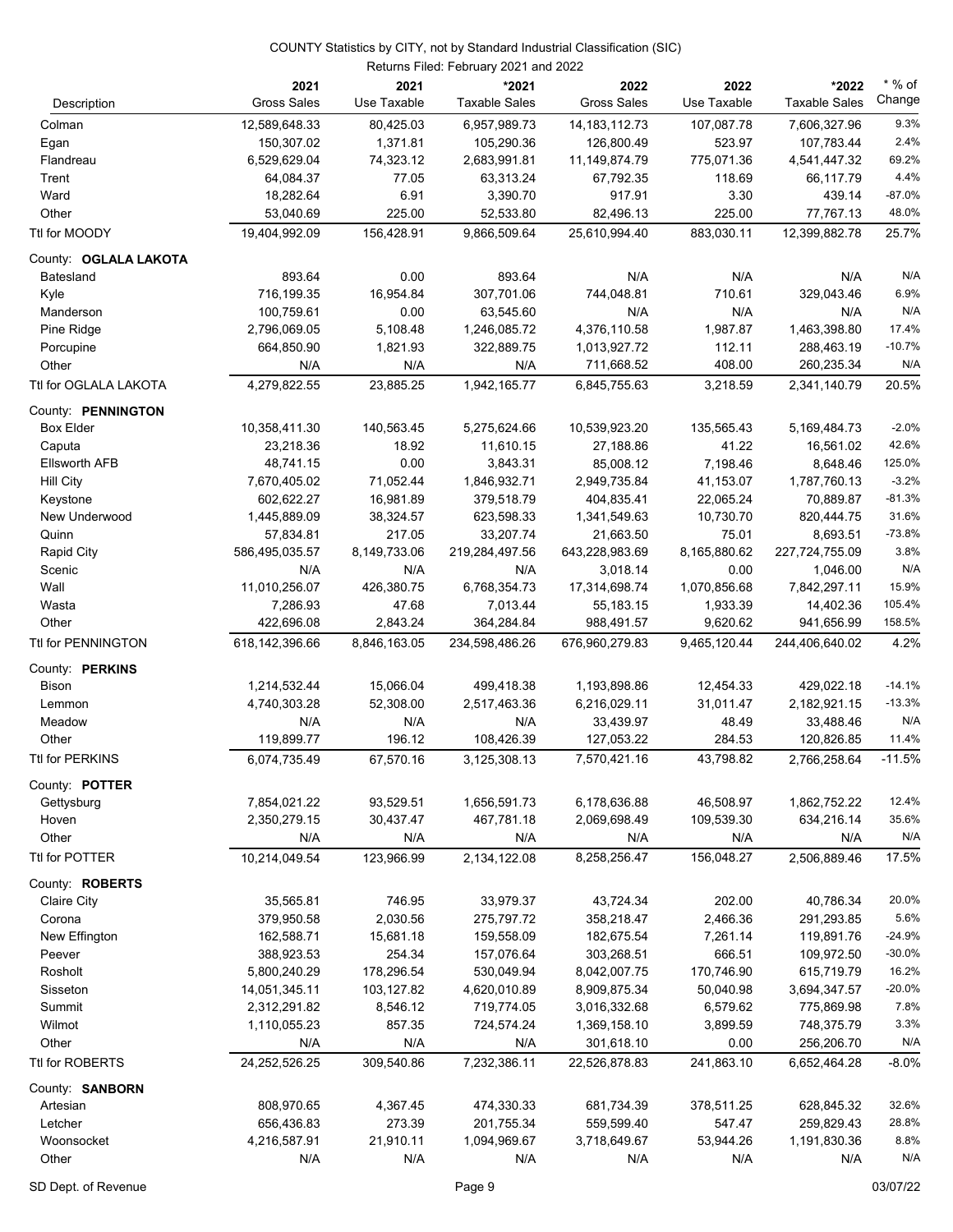|                           | Returns Filed: February 2021 and 2022 |                           |                               |                             |                          |                               |                      |  |
|---------------------------|---------------------------------------|---------------------------|-------------------------------|-----------------------------|--------------------------|-------------------------------|----------------------|--|
| Description               | 2021<br><b>Gross Sales</b>            | 2021<br>Use Taxable       | *2021<br><b>Taxable Sales</b> | 2022<br>Gross Sales         | 2022<br>Use Taxable      | *2022<br><b>Taxable Sales</b> | $*$ % of<br>Change   |  |
| Ttl for SANBORN           | 5,709,443.15                          | 26,550.95                 | 1,786,939.42                  | 5,076,053.49                | 433,002.98               | 2,105,884.16                  | 17.8%                |  |
| County: SPINK             |                                       |                           |                               |                             |                          |                               |                      |  |
| Ashton                    | 240,126.09                            | 21,242.49                 | 180,696.90                    | 1,277,160.53                | 1,900.76                 | 149,626.68                    | $-17.2%$             |  |
| <b>Brentford</b>          | N/A                                   | N/A                       | N/A                           | 15,068.95                   | 3,037.91                 | 18,106.86                     | N/A                  |  |
| Conde                     | 1,263,334.33                          | 10,359.03                 | 130,580.05                    | 2,034,639.25                | 23,380.00                | 153,355.99                    | 17.4%                |  |
| Doland                    | 285,411.66                            | 8,408.27                  | 140,678.58                    | 252,135.74                  | 17,084.00                | 145,980.95                    | 3.8%                 |  |
| Frankfort                 | 249,399.46                            | 36,374.68                 | 126,493.60                    | 370,607.11                  | 30,981.35                | 137,429.49                    | 8.6%                 |  |
| Melette                   | 684,081.34                            | 7,155.21                  | 289,804.21                    | 1,229,580.28                | 6,635.06                 | 680,027.67                    | 134.7%               |  |
| Northville                | 7,540.01                              | 100.00                    | 7,640.01                      | 6,722.63                    | 100.00                   | 6,822.63                      | $-10.7%$             |  |
| Redfield                  | 9,533,689.53                          | 549,139.00                | 4,780,011.43                  | 10,171,859.17               | 894,322.29               | 4, 161, 550. 27               | $-12.9%$             |  |
| Tulare                    | 828,973.99                            | 1,231.06                  | 206,804.91                    | 1,795,579.60                | 4,360.37                 | 254,674.08                    | 23.1%                |  |
| Turton                    | 5,797.10                              | 0.00                      | 3,372.00                      | 15,434.07                   | 0.00                     | 6,735.00                      | 99.7%                |  |
| Other                     | 247,648.36                            | 41,626.84                 | 137,535.89                    | 280,674.71                  | 14,908.79                | 222,994.12                    | 62.1%                |  |
| Ttl for SPINK             | 13,346,001.87                         | 675,636.57                | 6,003,617.58                  | 17,449,462.05               | 996,710.51               | 5,937,303.74                  | $-1.1%$              |  |
| County: STANLEY           |                                       |                           |                               |                             |                          |                               |                      |  |
| <b>Fort Pierre</b>        | 8,323,652.75                          | 28,687.31                 | 4,543,660.68                  | 7,693,624.91                | 34,640.05                | 4,628,549.47                  | 1.9%                 |  |
| Other                     | 181,440.39                            | 0.00                      | 141,374.56                    | 242,949.71                  | 0.00                     | 218,479.24                    | 54.5%                |  |
| Ttl for STANLEY           | 8,505,093.14                          | 28,687.31                 | 4,685,035.24                  | 7,936,574.62                | 34,640.05                | 4,847,028.71                  | 3.5%                 |  |
| County: SULLY             |                                       |                           |                               |                             |                          |                               |                      |  |
| Agar                      | 882,658.32                            | 358.33                    | 810,337.99                    | 936,258.40                  | 97,598.89                | 1,016,302.72                  | 25.4%                |  |
| Onida                     | 4,758,118.47                          | 10,892.65                 | 1,447,950.72                  | 3,402,507.24                | 9,713.99                 | 1,150,468.29                  | $-20.5%$             |  |
| Other                     | 142,867.35                            | 47.99                     | 64,778.71                     | 73,940.90                   | 319.59                   | 72,080.94                     | 11.3%                |  |
| Ttl for SULLY             | 5,783,644.14                          | 11,298.97                 | 2,323,067.42                  | 4,412,706.54                | 107,632.47               | 2,238,851.95                  | $-3.6%$              |  |
|                           |                                       |                           |                               |                             |                          |                               |                      |  |
| County: TODD<br>Mission   |                                       | 82,081.66                 | 2,456,834.30                  | 5,360,561.53                | 10,859.01                | 2,484,780.64                  | 1.1%                 |  |
| Okreek                    | 5,149,172.18<br>10,100.00             | 0.00                      | 10,100.00                     | 10,000.00                   | 0.00                     | 10,000.00                     | $-1.0%$              |  |
| Rosebud                   | 1,594,562.42                          | 24.11                     | 790,057.89                    | 1,445,831.81                | 81.24                    | 650,917.09                    | $-17.6%$             |  |
| Saint Francis             | 165,765.97                            | 319.75                    | 99,985.94                     | 312,118.78                  | 991.86                   | 141,396.86                    | 41.4%                |  |
| Other                     | N/A                                   | N/A                       | N/A                           | N/A                         | N/A                      | N/A                           | N/A                  |  |
| Ttl for TODD              | 6,919,600.57                          | 82,425.52                 | 3,356,978.13                  | 7,311,851.43                | 11,932.11                | 3,417,637.51                  | 1.8%                 |  |
|                           |                                       |                           |                               |                             |                          |                               |                      |  |
| County: TRIPP             |                                       |                           |                               |                             |                          |                               |                      |  |
| Colome                    | 764,447.22                            | 27,303.66                 | 330,412.47                    | 762,600.19                  | 988.75                   | 246,693.22                    | $-25.3%$             |  |
| Ideal                     | N/A                                   | N/A                       | N/A                           | 12,800.00                   | 0.00                     | 12,800.00                     | N/A                  |  |
| Winner                    | 21,242,993.88                         | 84,778.21                 | 8,785,288.31                  | 20,624,445.78               | 90,477.41                | 10,039,388.03                 | 14.3%                |  |
| Witten                    | 154,826.02                            | 1,382.81                  | 29,672.71                     | 53,370.30                   | 2,672.29                 | 15,074.54                     | $-49.2%$<br>$-85.4%$ |  |
| Other<br>Ttl for TRIPP    | 27,240.25<br>22,189,507.37            | 0.00<br>113,464.68        | 24,600.25<br>9,169,973.74     | 3,601.13<br>21,456,817.41   | 0.00<br>94,138.45        | 3,601.13<br>10,317,556.92     | 12.5%                |  |
|                           |                                       |                           |                               |                             |                          |                               |                      |  |
| County: TURNER            |                                       |                           |                               |                             |                          |                               |                      |  |
| Centerville               | 18,526,140.70                         | 607,510.50                | 1,180,396.52                  | 1,163,947.82                | 20,455.97                | 398,845.01                    | $-66.2%$             |  |
| Chancellor                | 634,050.50                            | 90,226.59                 | 498,660.58                    | 847,072.75                  | 176,848.60               | 521,863.69                    | 4.7%                 |  |
| Davis                     | 64,420.33                             | 1,150.92                  | 58,816.63                     | 121,041.36                  | 2,292.99                 | 93,316.65                     | 58.7%                |  |
| Hurley                    | 741,531.48                            | 1,302.96                  | 283,082.82                    | 4,889,291.99                | 15,702.41                | 345,913.43                    | 22.2%                |  |
| Marion                    | 46,338,558.91                         | 1,243,342.31              | 7,039,898.63                  | 58,808,369.53               | 2,104,590.75             | 7,702,405.98                  | 9.4%                 |  |
| Monroe                    | 110,290.17                            | 381.70                    | 6,301.22                      | 2,093.04                    | 182.05                   | 2,159.87                      | $-65.7%$             |  |
| Parker                    | 3,011,590.07                          | 19,572.47                 | 1,399,884.33                  | 2,851,076.82                | 41,412.17                | 1,221,746.97                  | $-12.7%$             |  |
| Viborg                    | 2,019,431.00                          | 34,116.81                 | 1,033,935.07                  | 2,999,299.37                | 55,090.96                | 975,960.55                    | $-5.6%$              |  |
| Other<br>Ttl for TURNER   | 40,323.24<br>71,486,336.40            | 13,772.74<br>2,011,376.99 | 44,545.98<br>11,545,521.78    | 383,430.98<br>72,065,623.67 | 7,230.67<br>2,423,806.57 | 332,877.83<br>11,595,089.98   | 647.3%<br>0.4%       |  |
|                           |                                       |                           |                               |                             |                          |                               |                      |  |
| County: UNION<br>Alcester | 3,635,472.59                          | 20,684.31                 | 354,475.70                    | 4,079,599.15                | 21,169.85                | 430,129.62                    | 21.3%                |  |
| Beresford                 | 8,102,256.21                          | 23,591.95                 | 2,796,973.87                  | 7,455,902.03                | 7,668.76                 | 3,169,701.90                  | 13.3%                |  |
| <b>Elk Point</b>          | 8,336,168.76                          | 228,905.26                | 2,306,238.31                  | 12,671,359.93               | 169,657.83               | 2,222,860.24                  | $-3.6%$              |  |
| Jefferson                 | 1,091,869.12                          | 14,802.81                 | 286,609.67                    | 897,117.66                  | 5,758.06                 | 309,393.47                    | 7.9%                 |  |
| North Sioux City          | 72,742,309.26                         | 5,909,978.81              | 10,884,638.69                 | 73,666,679.72               | 3,611,125.70             | 9,991,335.23                  | $-8.2%$              |  |
| Other                     | N/A                                   | N/A                       | N/A                           | N/A                         | N/A                      | N/A                           | N/A                  |  |